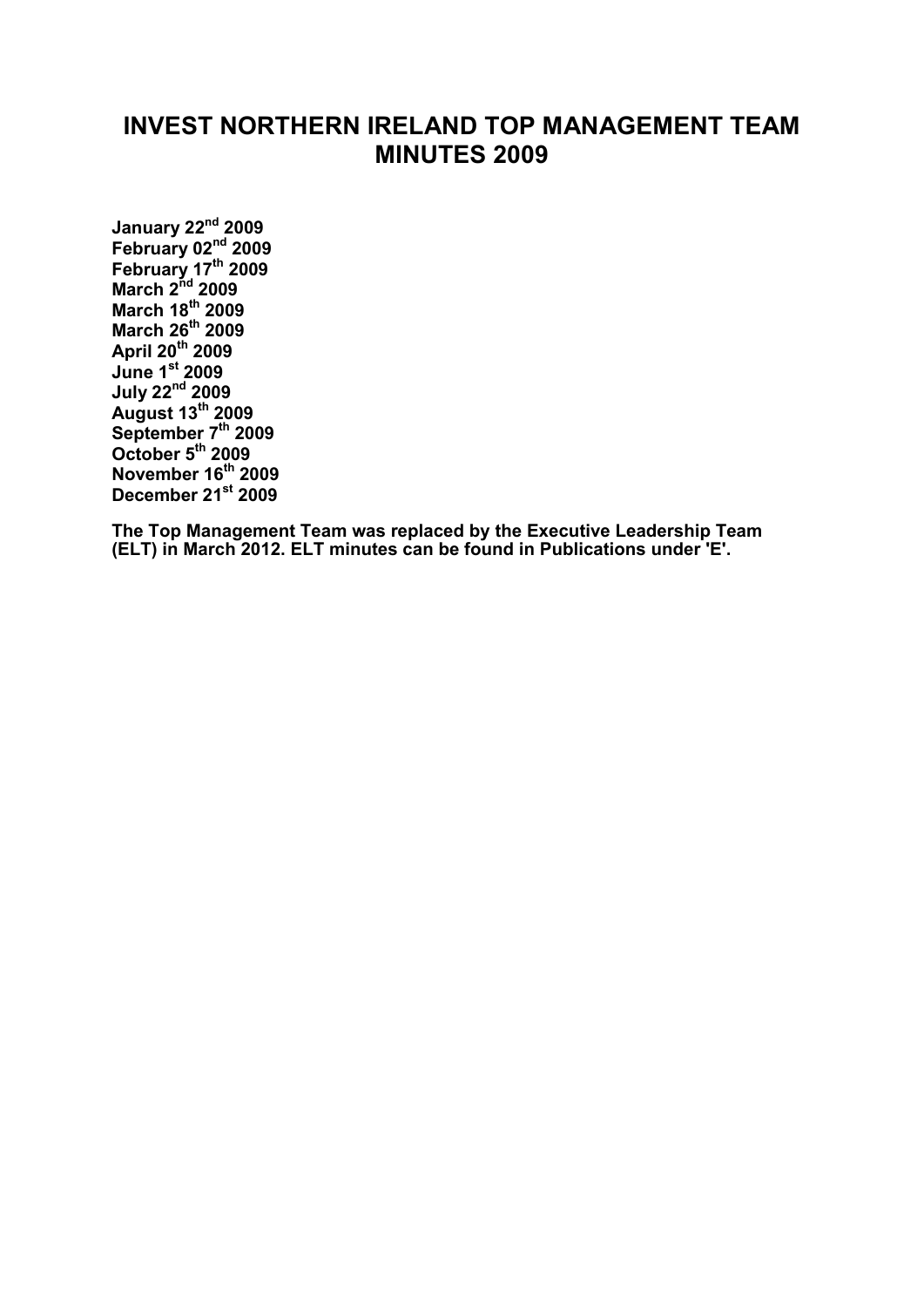<span id="page-1-0"></span>FINAL

 Cc Chairman Damian McAuley John Hume (extract) Richard Molyneaux (extract) Alison Gowdy (extract) Steve Chambers (extract)

### **INVEST NI TOP MANAGEMENT TEAM ("TMT")**

## **MINUTES OF MEETING – THURSDAY 22ND JANUARY 2009 ROOM 3C02, BEDFORD HOUSE**

Attendees: Leslie Morrison, Chairperson Tracy Meharg Colin Lewis Jeremy Fitch Ian Murphy

In Attendance: Jill Young (Minute taker)

### **1. Apologies**

None.

## **2. Minutes of meeting held on 22nd December 2009**

The minutes of the above meeting were cleared with one minor amendment.

### **3. Use of Equity**

John Hume (Acting Director of Corporate Finance) joined the meeting.

Members noted the reduced usage of Equity and the need to update policy in view of the creation of NISPO.

Agreed: Equity would only be used as an instrument of last resort (with Senior Management sign-off).

Agreed: John Hume to draft paper regarding the use of equity, its principles, the probable resource implications and the options on how to manage it. This paper to come back to the TMT forum.

### **4. DETI evaluation programme 09 - 12**

Richard Molyneaux (Evaluations Manager) joined the meeting.

Members noted that this is an annual exercise and Richard was seeking TMT approval for future evaluations.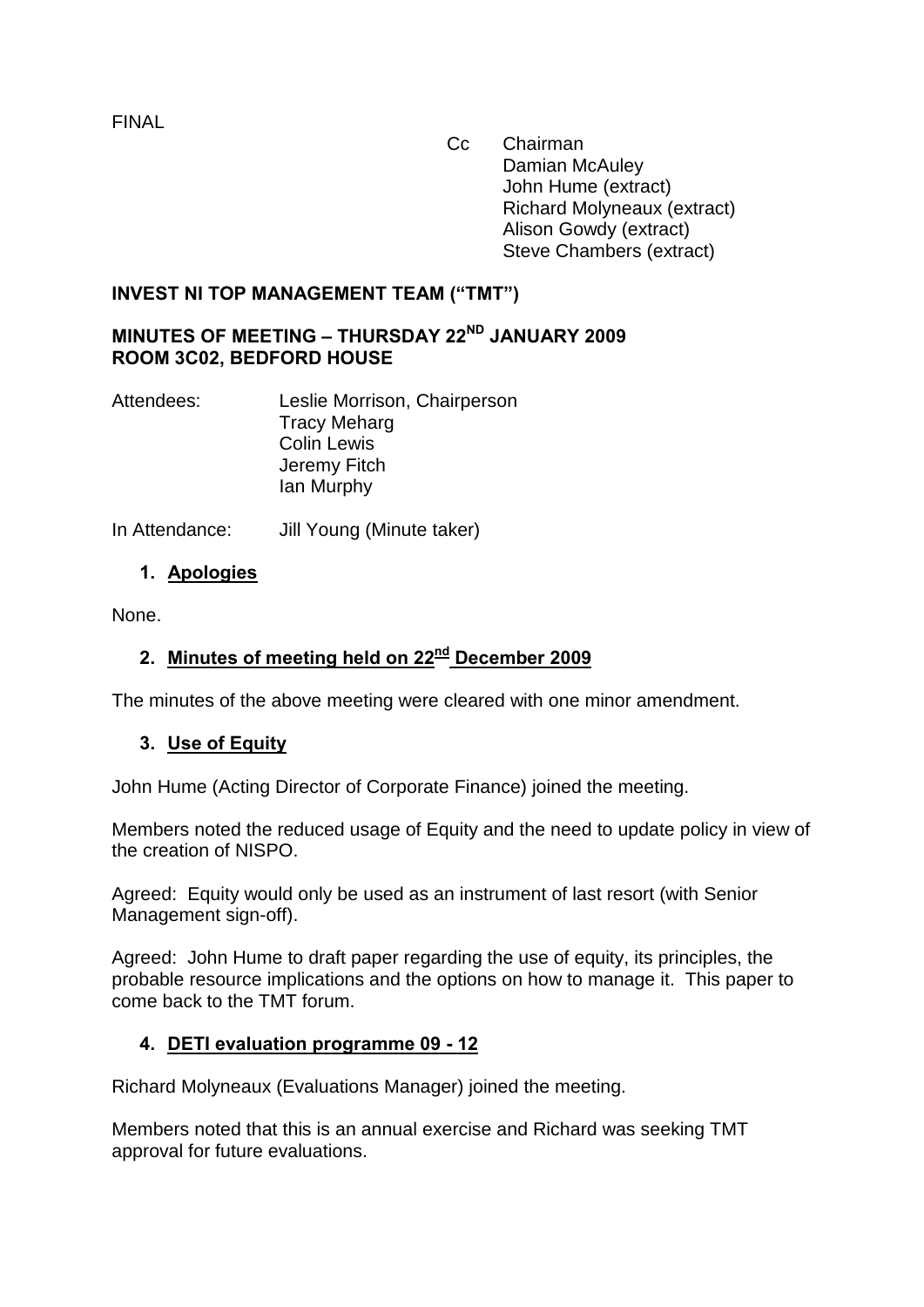Agreed: Sectoral evaluations should be removed and covered by PPEs.

Agreed: The proposed requirement to include 'Export Policy' in the evaluation schedule should be replaced by reference to 'Invest NI's Export Programme'.

Agreed: Subject to the above amendments, TMT endorsed the Evaluation timetable.

### **5. Monthly Action Plan**

Alison Gowdy (Head of Corporate Communications) joined the meeting.

Members noted that satisfaction levels from Quarter 3 in 2008 had decreased, although the levels in the January survey had increased on the Quarter 3 position.

Agreed: TMT asked that divisional directors leans on client follow up in areas where considered low.

# **6. Stakeholder Engagement**

Alison Gowdy (Head of Corporate Communications) remained in the meeting

Members noted the draft Stakeholder Engagement Plan for 2009.

Agreed: TMT approved the plan and that it should be passed to the Stakeholder & Communications Board Sub-Group for consideration.

# **7. Special Bonus – Quarterly Update**

Liam Hagan gave an update on the scheme.

Agreed: Future updates to include short statements as to why each bonus has been awarded.

### **8. Phase 2 acquisitions**

Steve Chambers (Head of Property Services Unit) joined the meeting and presented the proposed Phase 2 land acquisition strategy post 2010/11.

Agreed: Members endorsed the proposals.

# **9. AOB**

Update on the Dioxins issue in relation to the Pork & Beef Industry Members noted Ian Murphy's brief verbal update on the Dioxins issue.

#### PSA Performance – Monitoring Return

Agreed: TMT to personally clear the PSA Performance Monitoring returns for Q3 2008/09 and return the papers to SMP Division as soon as possible.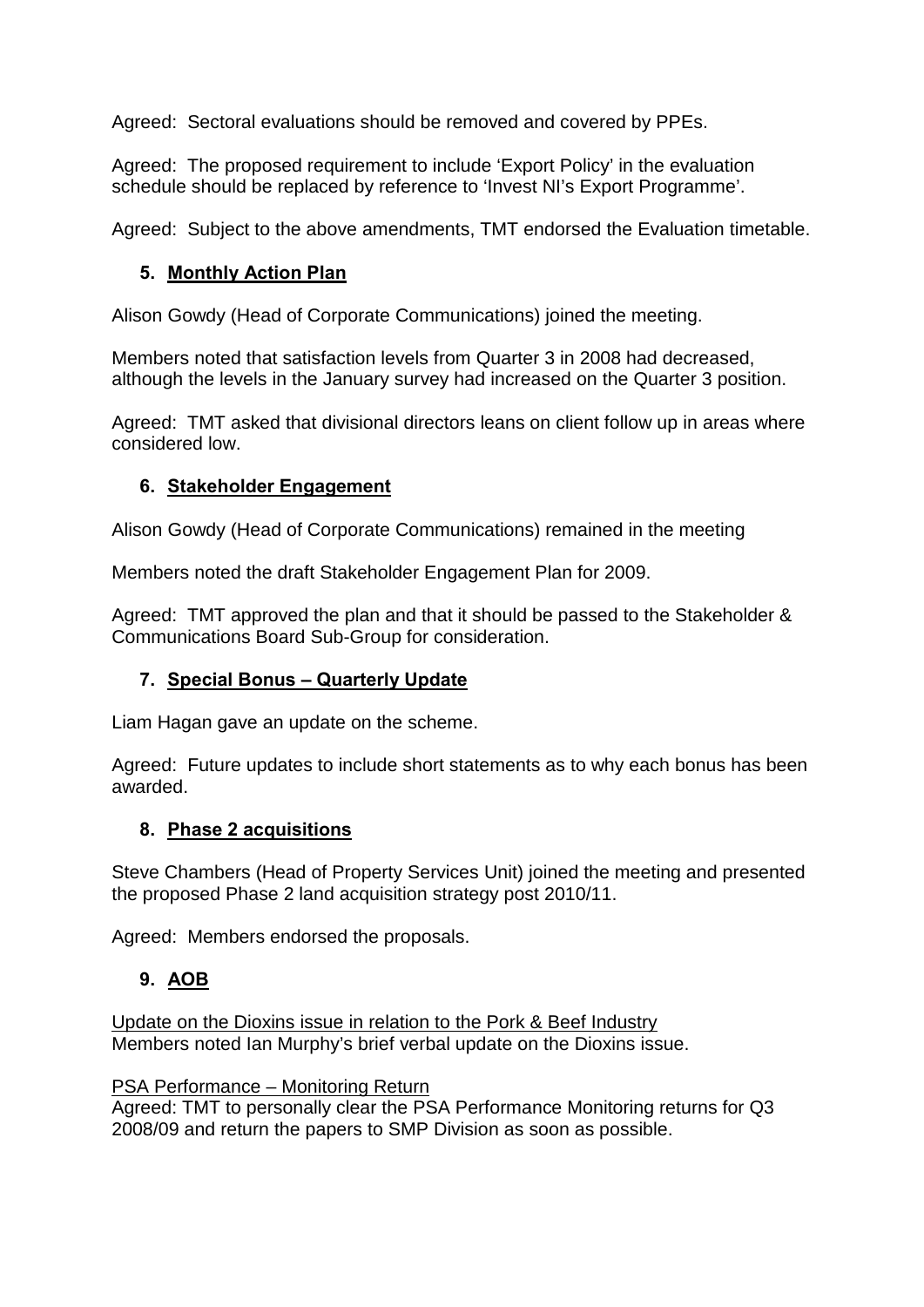Leslie Morrison - Chairperson Invest NI Top Management Team 28 January 2009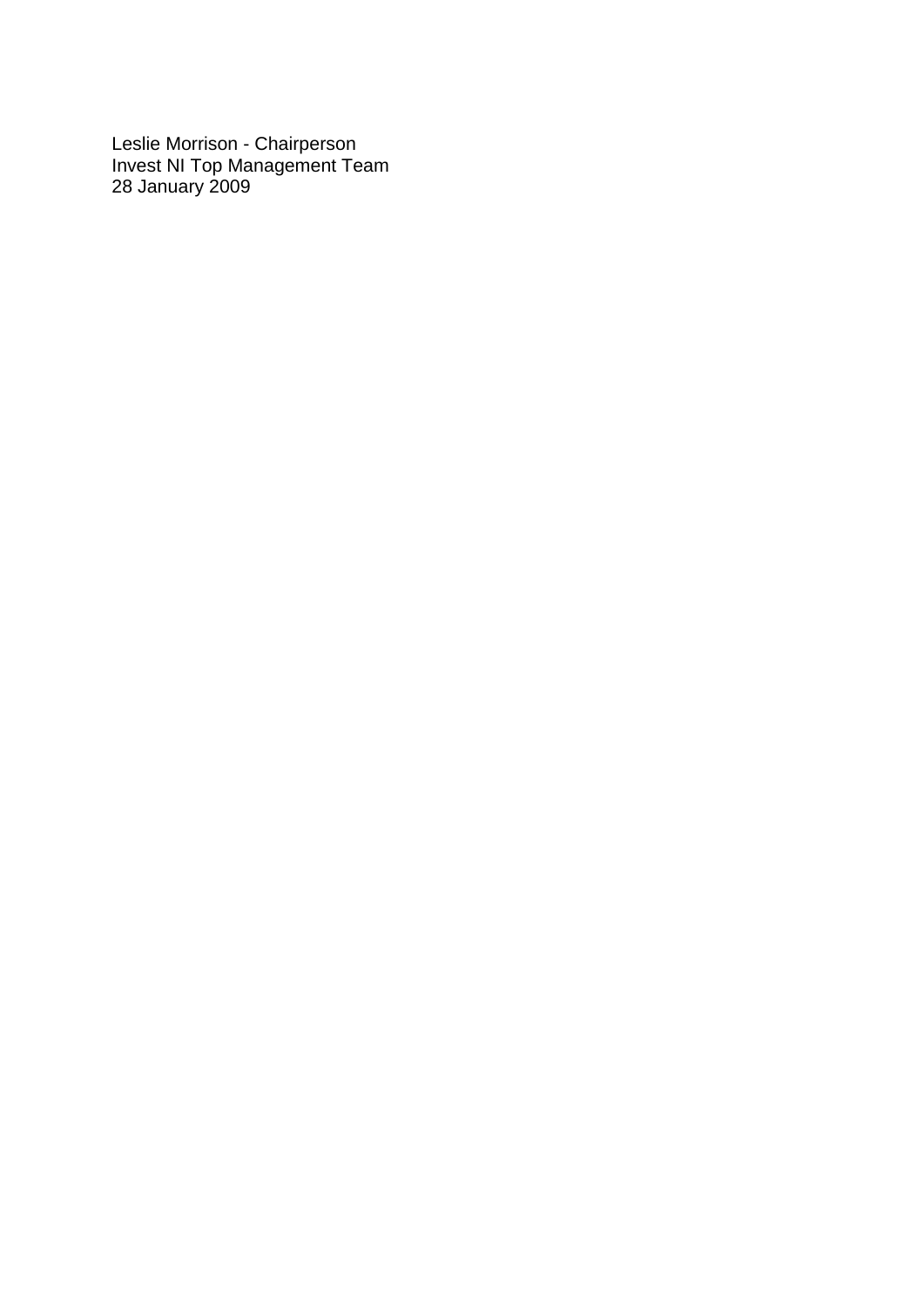<span id="page-4-0"></span>FINAL Cc Chairman Damian McAuley Bill Montgomery (extract) Charles Hamilton (extract) Mark Carruthers (extract)

### **INVEST NI TOP MANAGEMENT TEAM ("TMT")**

# **MINUTES OF MEETING – MONDAY 2ND FEBRUARY 2009**

Attendees: Leslie Morrison Tracy Meharg Colin Lewis Jeremy Fitch Ian Murphy

In Attendance: Jill Young (Minute-taker)

### **1. Apologies**

None.

.

# **2. Minutes of the meeting held on 22nd January 2009**

The minutes of the above meeting were approved after agreement on minor amendments.

### **3. Companies at Risk**

Members noted and discussed the Companies at Risk quarterly update.

### **4. Principles – Staff travel**

Bill Montgomery (Director of International Investment) joined the meeting.

Agreed: Members agreed, in principle, to the suggested marker hotels in the paper subject to confirmation that the proposal is broadly similar to how the FCO and RDAs operate in practice.

Members noted the request for an increase in the per head rates for corporate hospitality.

Agreed: Bill Montgomery to investigate the possibility of negotiating an Invest NI reduced rate in frequently used restaurants.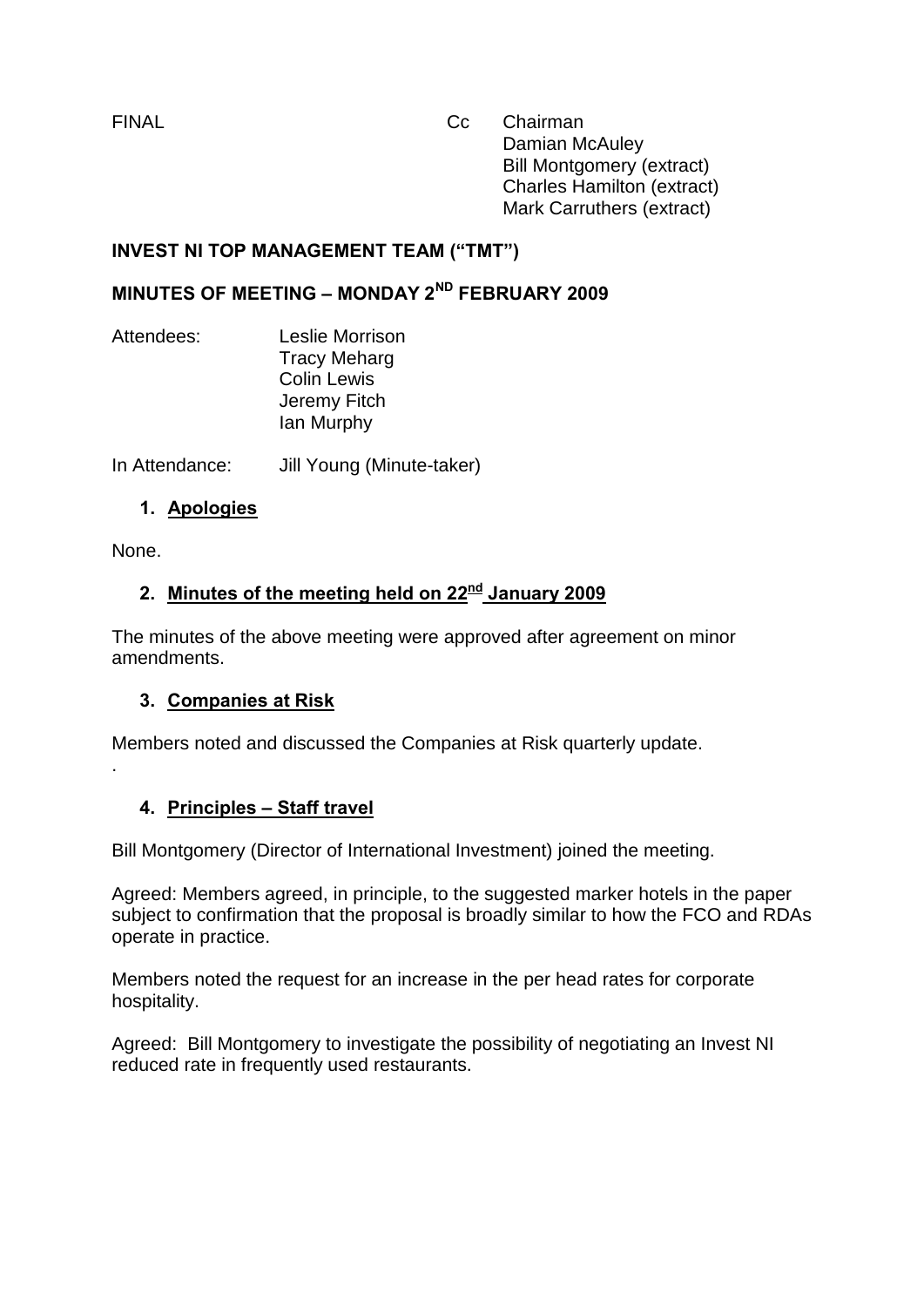#### **5. Policy implications of providing support through EU temporary State Aid framework**

Damian McAuley (Director of Strategic Management and Planning), Charles Hamilton (Head of Corporate Governance) and Mark Carruthers (Casework & State Aid Manager) joined the meeting.

Members noted the UK's intention to secure £1 billion of EU State Aid approval under the Temporary State Aid Framework. This is intended to enable financial support to be offered to businesses that are adversely impacted by the economic downturn.

Members discussed the preferred policy criteria that Invest NI would apply to any Northern Ireland allocation, which is estimated to be approximately £20 million.

Agreed: Members agreed that the assistance should only be made available to Invest NI client companies, although agreement on the policy implications will be required by the Minister and DETI. Assistance should be made available by way of grant.

Agreed: Members agreed that there should be no restriction in relation to the size of the qualifying companies.

Agreed: Once approval has been received, this matter should be further discussed by TMT to refine policy intentions.

# **6. Operating Plan Management Report (OPMR)**

Damian McAuley remained in the meeting.

Members noted the Quarter 3 report for 2008/2009.

# **7. AOB**

None.

Leslie Morrison **Chairperson** Top Management Team 05 February 2009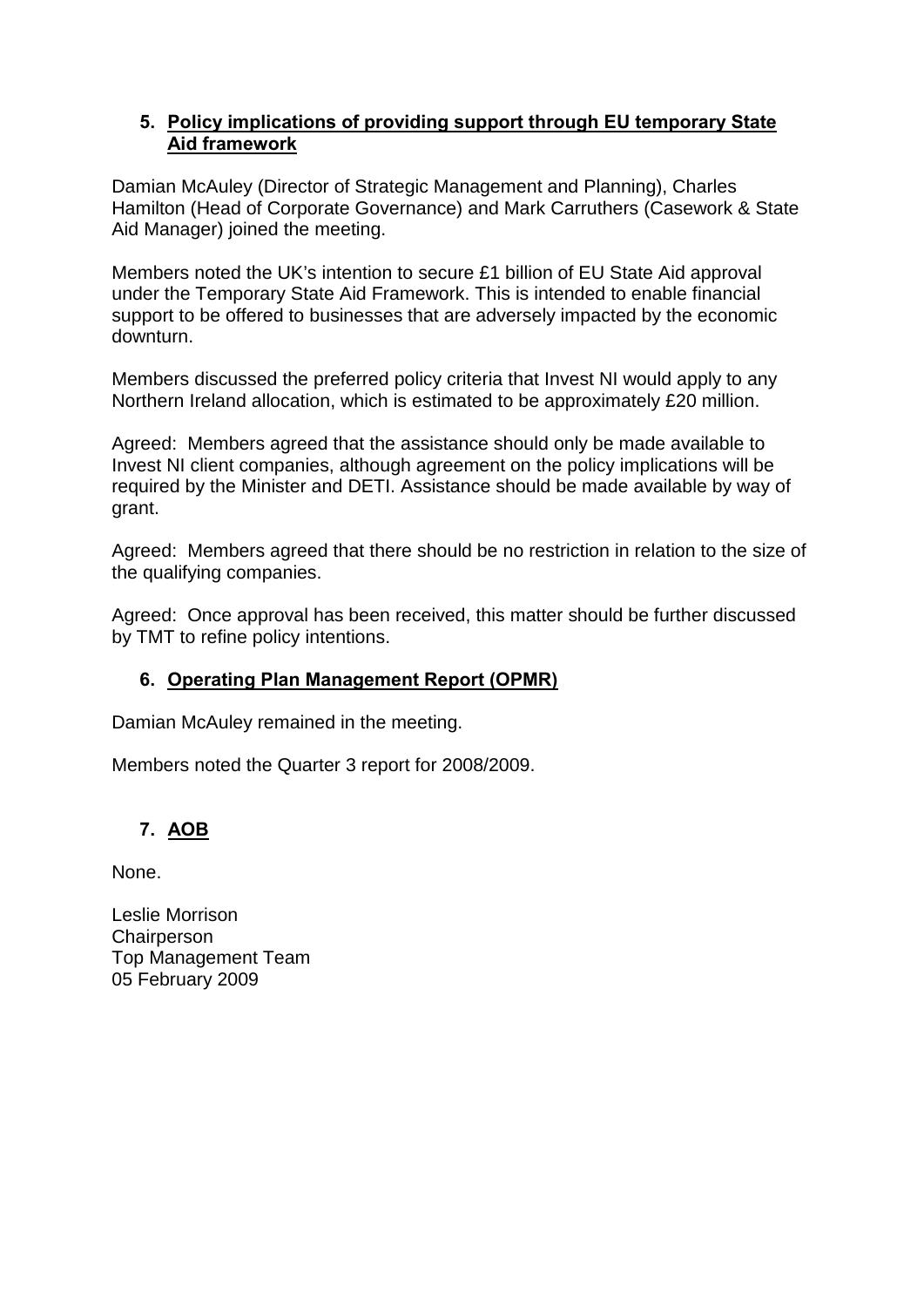<span id="page-6-0"></span>

### **INVEST NI TOP MANAGEMENT TEAM ("TMT")**

# **MINUTES OF MEETING – TUESDAY 17th FEBRUARY 2009**

| Attendees: | Leslie Morrison<br><b>Tracy Meharg</b><br><b>Colin Lewis</b><br>Jeremy Fitch |
|------------|------------------------------------------------------------------------------|
| Apologies: | lan Murphy                                                                   |

In Attendance: Jill Young (Minute-taker)

### **1. Apologies**

Ian Murphy.

### **2. Minutes of the meeting held on 2nd February 2009**

The minutes were cleared with no amendments.

### **3. Actions Arising**

Damian McAuley (Director of Strategic Management and Planning) joined the meeting.

Agreed: Members agreed the actions to be updated and removed. Jill to update the paper accordingly.

### **4. Operating Plan 2009-10: Proposed Timeframe/Content Outline**

Damian remained and Greg Kane (Head of Co-Ordination team) joined the meeting.

Agreed: SMP to commission responses from Director's on their thoughts for the new Operating Plan.

Agreed: The 2009-10 Operating Plan should reflect the current economic climate and how Invest NI is reacting.

Agreed: A SMT workshop will take place in April, upon Alastair Hamilton's (new Chief Executive) approval.

### **5. Performance Report**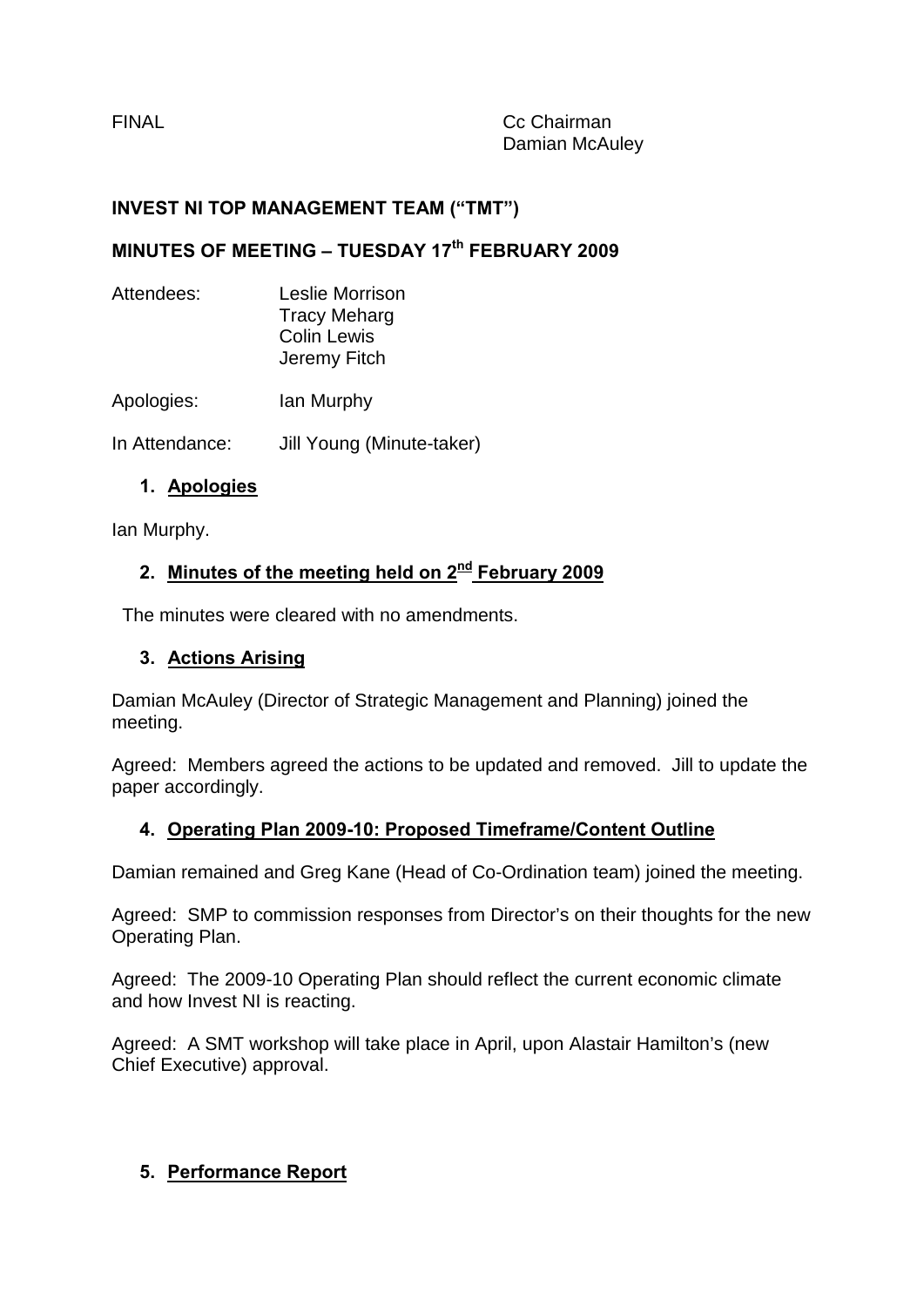Damian remained and David Greer (Head of Corporate Information Team) joined the meeting.

Members noted the draft copy of the Performance report for 02/03 – 07/08.

Agreed: A draft copy would be distributed to Directors for their thoughts.

Agreed: MD's to respond, with their views, to David Greer by COP Monday 23<sup>rd</sup> Feb.

Agreed: A section to be included, in the Performance Report, on Resources.

### **6. AOB**

Property Scheme

Members discussed the time constraints on the conditions for sub-letting.

Agreed: Steve Chambers to bring a paper to TMT on this issue.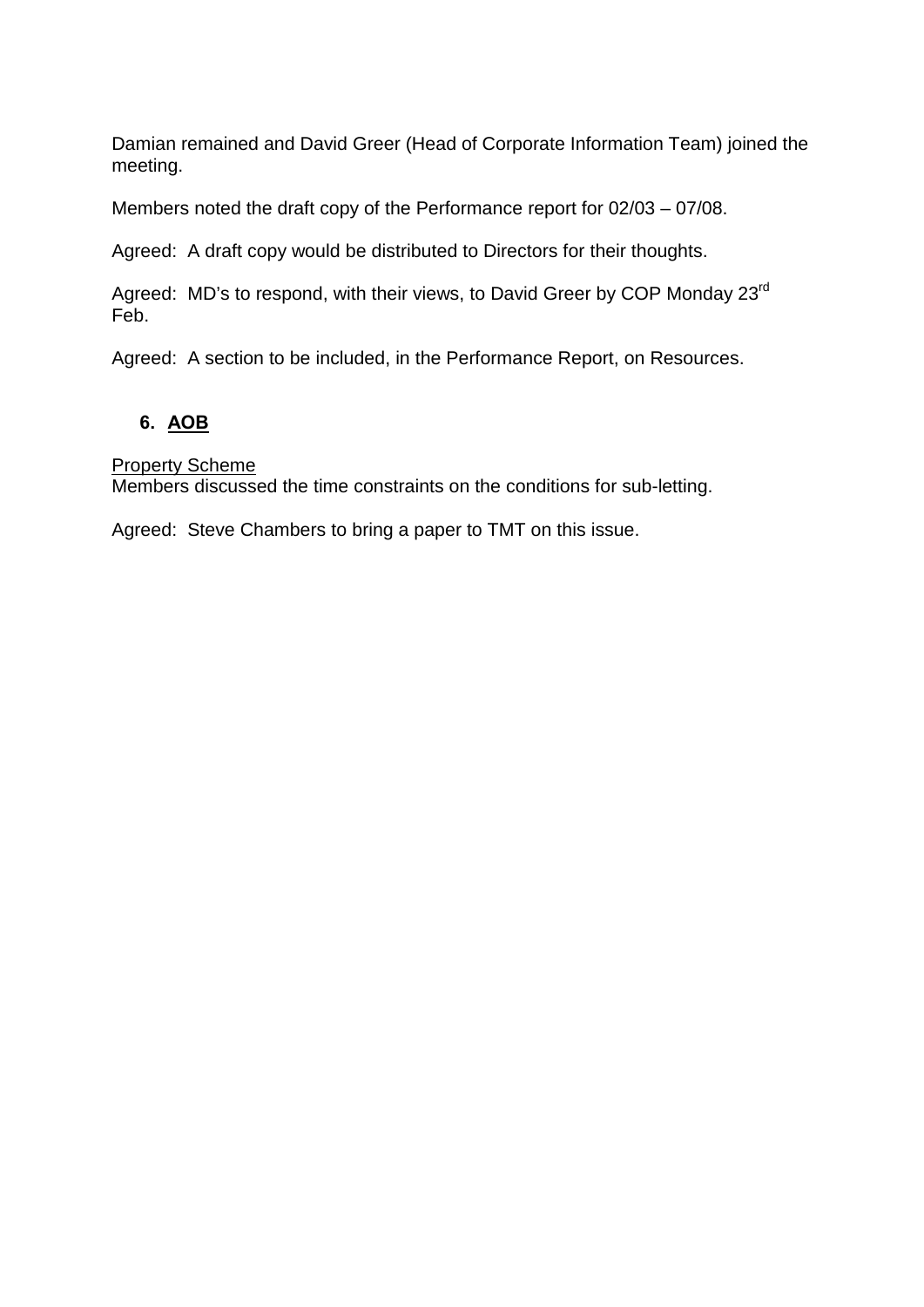<span id="page-8-0"></span>FINAL Cc Chairman Damian McAuley

#### **INVEST NI TOP MANAGEMENT TEAM ("TMT")**

### **MINUTES OF MEETING – MONDAY 2nd MARCH 2009**

Attendees: Leslie Morrison Tracy Meharg Colin Lewis Jeremy Fitch Ian Murphy

In Attendance: Jill Young (Minute-taker)

#### **1. Apologies**

None.

#### **2. Minutes of the meeting held on 17<sup>th</sup> February 2009**

The minutes were cleared with no amendments.

#### **3. Review of Economic Development Policy – lines to take**

Damian McAuley (Director of Strategic Management and Planning (SMP)) joined the meeting.

Agreed: SMP to co-ordinate an evidence-based response on the main discussion points of the review.

#### **4. UK Framework for small amounts of Compatible Aid – further discussion**

Damian McAuley remained. Charles Hamilton (SMP Division) joined the meeting.

TMT noted the need to move forward in the planning of Invest NI's view on Compatible Aid.

TMT noted the possibility of Invest NI clients applying for this aid via an application form.

TMT noted that this aid does not have to be constrained by the normal Invest NI rules.

Agreed: Charles Hamilton to draft a paper on Invest NI's way forward in offering this aid to all Invest NI clients. This then should be circulated to TMT for their views.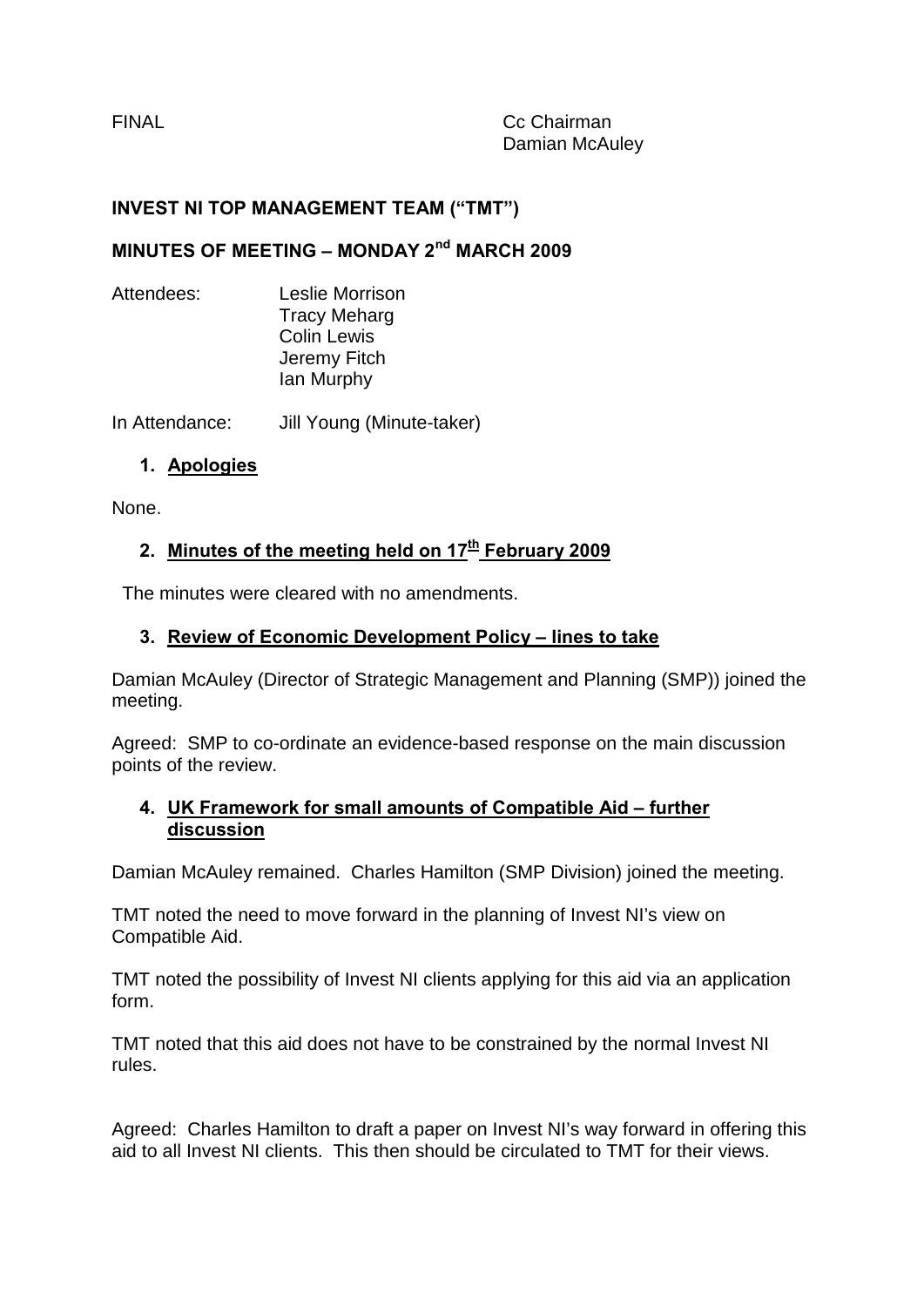Agreed: This should be a parallel process with seeking approvals from DETI.

## **5. Invest NI's Equity Approach**

John Hume (Acting Director of Corporate Finance Appraisal and Advisory Division (CFAAD)), Helen Kirkpatrick (CFAAD Executive) and Gillian McKenna (CFAAD Executive) joined the meeting.

TMT members noted the presentation given by Helen Kirkpatrick.

Agreed: John Hume to draft a paper on how Equity should be managed within Invest NI (to include housekeeping issues). This paper then to be brought to the TMT for consideration.

### **6. AOB**

Protocols for engagement with Barnett Review Panel

Agreed: Karen Hastings, currently seconded from Invest NI to the DETI Review Panel secretariat, should liaise with Colin Lewis prior to any information being given to the Review Panel.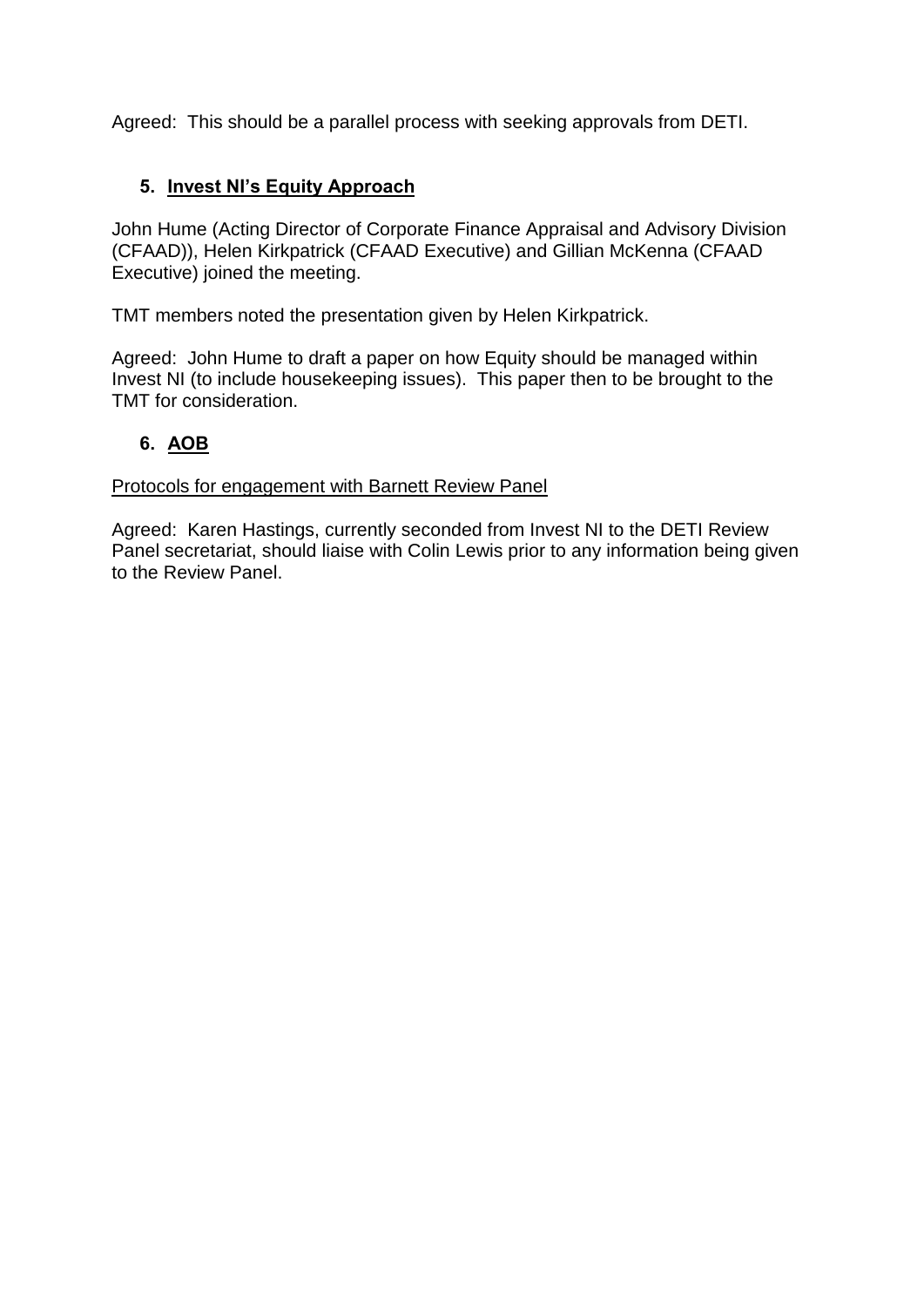<span id="page-10-0"></span>

### **INVEST NI TOP MANAGEMENT TEAM ("TMT")**

# **MINUTES OF MEETING – WEDNESDAY 18TH MARCH 2009**

| Attendees:     | Leslie Morrison<br><b>Tracy Meharg</b><br><b>Colin Lewis</b><br>Jeremy Fitch<br>lan Murphy |
|----------------|--------------------------------------------------------------------------------------------|
| Observer:      | Alastair Hamilton (CEO Designate)                                                          |
| In Attendance: | Jill Young (Minute-taker)                                                                  |

### **1. Apologies**

None.

# **2. Minutes of the meeting held on 2nd March 2009**

The minutes were cleared with no amendments.

### **3. Matters Arising**

The paper on proposal to seek ISO Accreditation was deferred until a future meeting.

#### **4. Travelcard Initiative**

Liam Hagan (Director of Human Resources) joined the meeting.

Members noted the new proposed travel initiative and the benefits for Invest NI Staff.

Agreed: It was agreed that the initiative should be taken forward as presented.

### **5. Expenditure year-to-date**

Mel Chittock (Director of Finance) joined the meeting to discuss the up to date position in respect of performance year to date for Programme expenditure and the management of the cash budget.

Agreed: Managing Directors reaffirmed their views that their respective Programme budgets, as adjusted in February Monitoring, would be spent within agreed budget tolerances, if not materially better than this.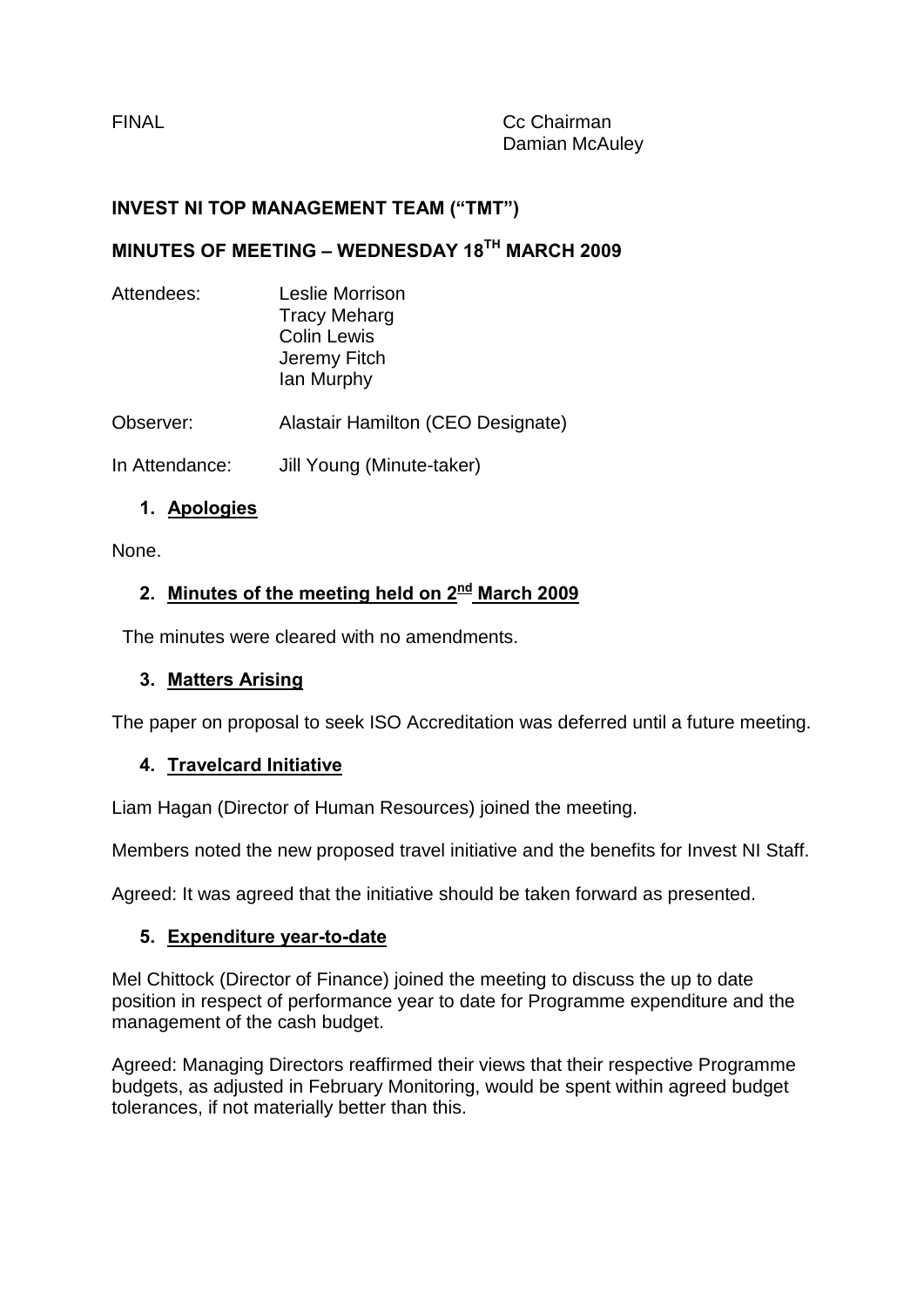Budget positions for 2009/10 were being reviewed by Divisions with returns due back to Finance Division this week.

Agreed: Finance Division will present proposed budget allocations, compliant with the draft 2008/09 Operating Plan, to TMT for consideration early in Quarter 1 2009/10.

### **6. International Sales and Marketing Plan**

Bill Montgomery (Director of International Investment) and Grainne McVeigh (Head of International Sales and Marketing) joined the meeting to present the high level strategic and operating targets of Invest NI's International Marketing & Sales Plan 2009/10.

Members noted the presentation and looked forward to sight of the detailed Plan early in Quarter 1 2009/10.

### **7. Overview of Manufacturing Sector Statistical update by Oxford Economics**

Damian McAuley (Director of Strategic Management and Planning) and Richard Johnston (Economist) joined the meeting.

Members noted the report commissioned by Invest NI and produced by Oxford Economics on the statistical overview of the Manufacturing Sector in NI. In particular they noted the assessment that the productivity of the NI manufacturing sector performs on average, in line with that of the UK as a whole and that Invest NI assistance has had a positive impact on this result.

Agreed: The document should be distributed to the Board, DETI and the Barnett Review Panel for their information.

Agreed: Oxford Economics to draft conclusions and recommendations before the report goes to the Review Panel.

# **8. AOB**

None.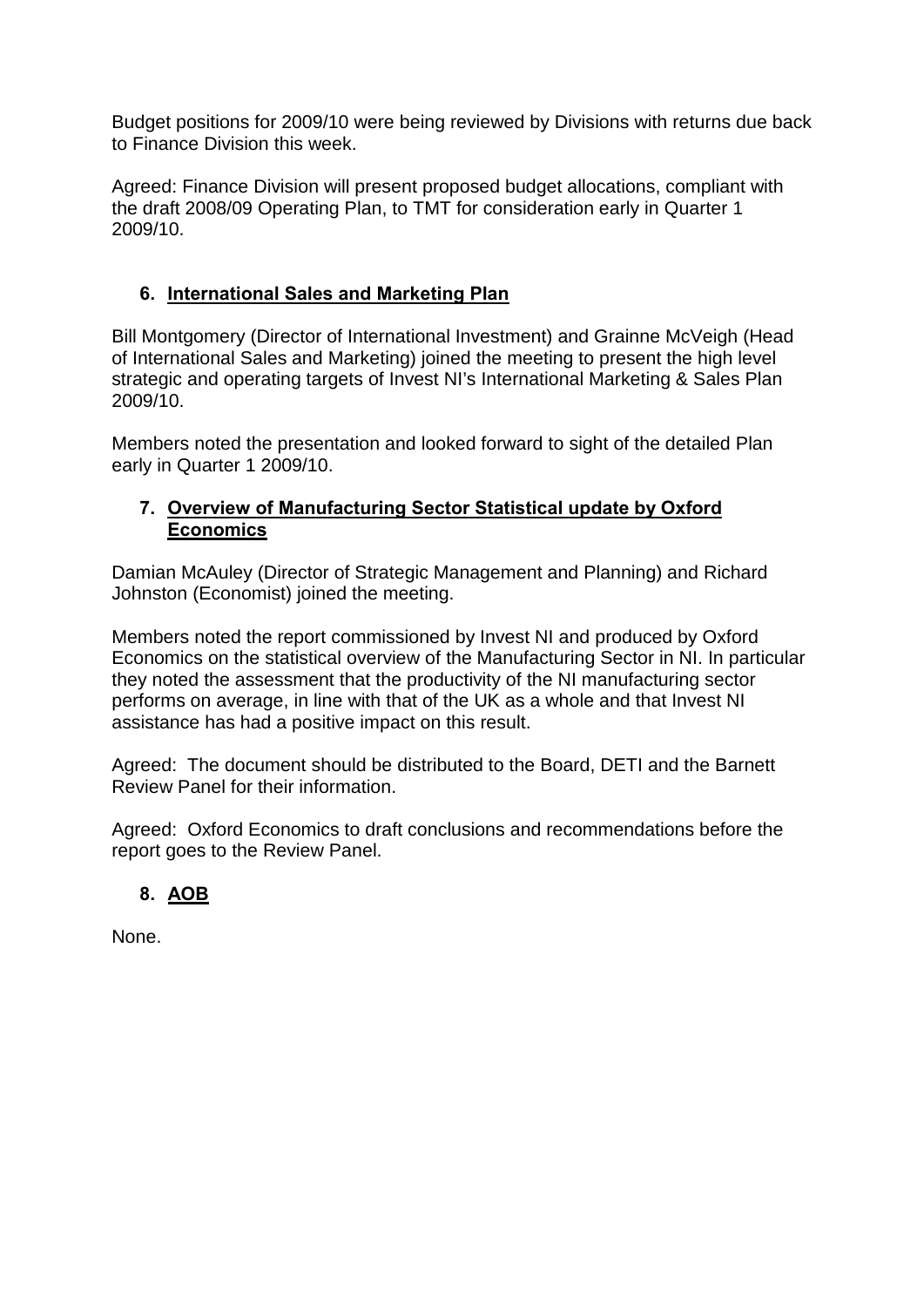Cc Chairman Damian McAuley John Hume (extract) Helen Kirkpatrick (extract) Gillian McKenna (extract) Charles Hamilton (extract) Richard Johnston (extract)

### <span id="page-12-0"></span>**INVEST NI TOP MANAGEMENT TEAM ("TMT")**

### **MINUTES OF MEETING – THURSDAY 26TH MARCH 2009**

Attendees: Leslie Morrison Tracy Meharg Colin Lewis Jeremy Fitch Ian Murphy

In Attendance: Jill Young (Minute-taker)

#### **1. Apologies**

None.

# **2. Minutes of the meeting held on 18TH March 2009**

The minutes were cleared with no amendments.

#### **3. Investment Management Branch**

John Hume (Acting Director of CFAAD), Helen Kirkpatrick (CFAAD Executive) and Gillian McKenna (CFAAD Executive) joined the meeting.

Members noted the presentation given on proposed organisation of Investment Management within Corporate Finance and Appraisal Division (CFAAD).

Agreed: The proposed structure of the new function was agreed in principle. The Director of CFAAD should come back to TMT in the short term outlining the revised organisation for the Division as a whole, reflecting not only on the investment management function but also the plans to bolster the restructuring and recovery role. TMT noted that two new Executives have been recruited and are likely to start in May, other than these 2 new recruits the new branch will be formed from current staffing levels.

Members noted Helen and Gillian's excellent work in taking this forward.

#### **4. Credit Crunch Scheme**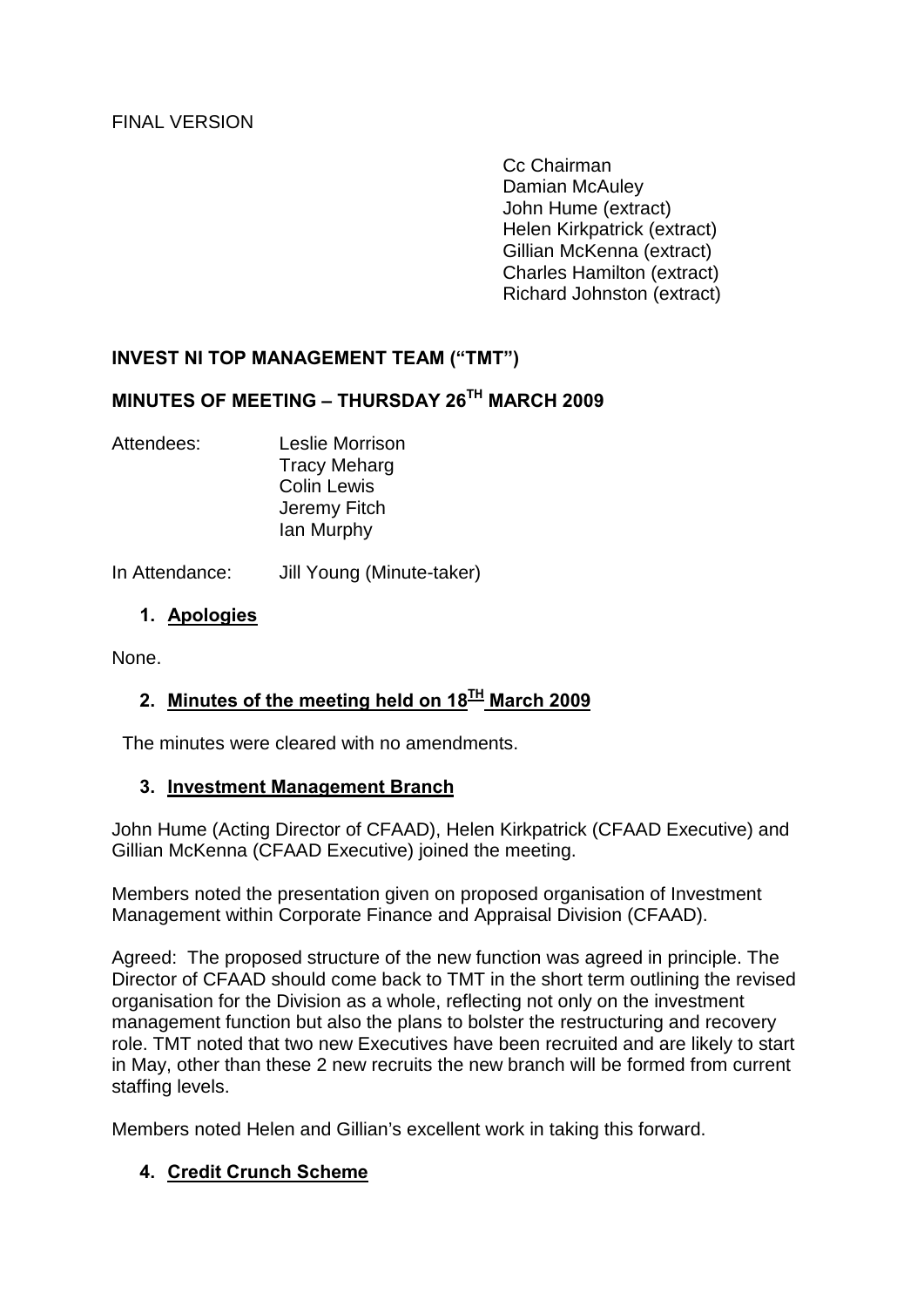Damian McAuley (Director Strategic Management and Planning), Charles Hamilton (SMP) and Richard Johnston (SMP) joined the meeting.

Members noted the proposed Invest NI scheme under the EU Temporary Community Framework for State aid measures.

Agreed: TMT asked that an urgent meeting is arranged with DETI and DFP officials to address the concerns surrounding the proposed use of grant as the funding mechanism, the possibility of including non Invest NI clients in the scheme and the difficulties that would be encountered if funds were required to be bid for in June Monitoring.

Members noted Charles's excellent work in taking this scheme forward.

# **5. AOB**

None.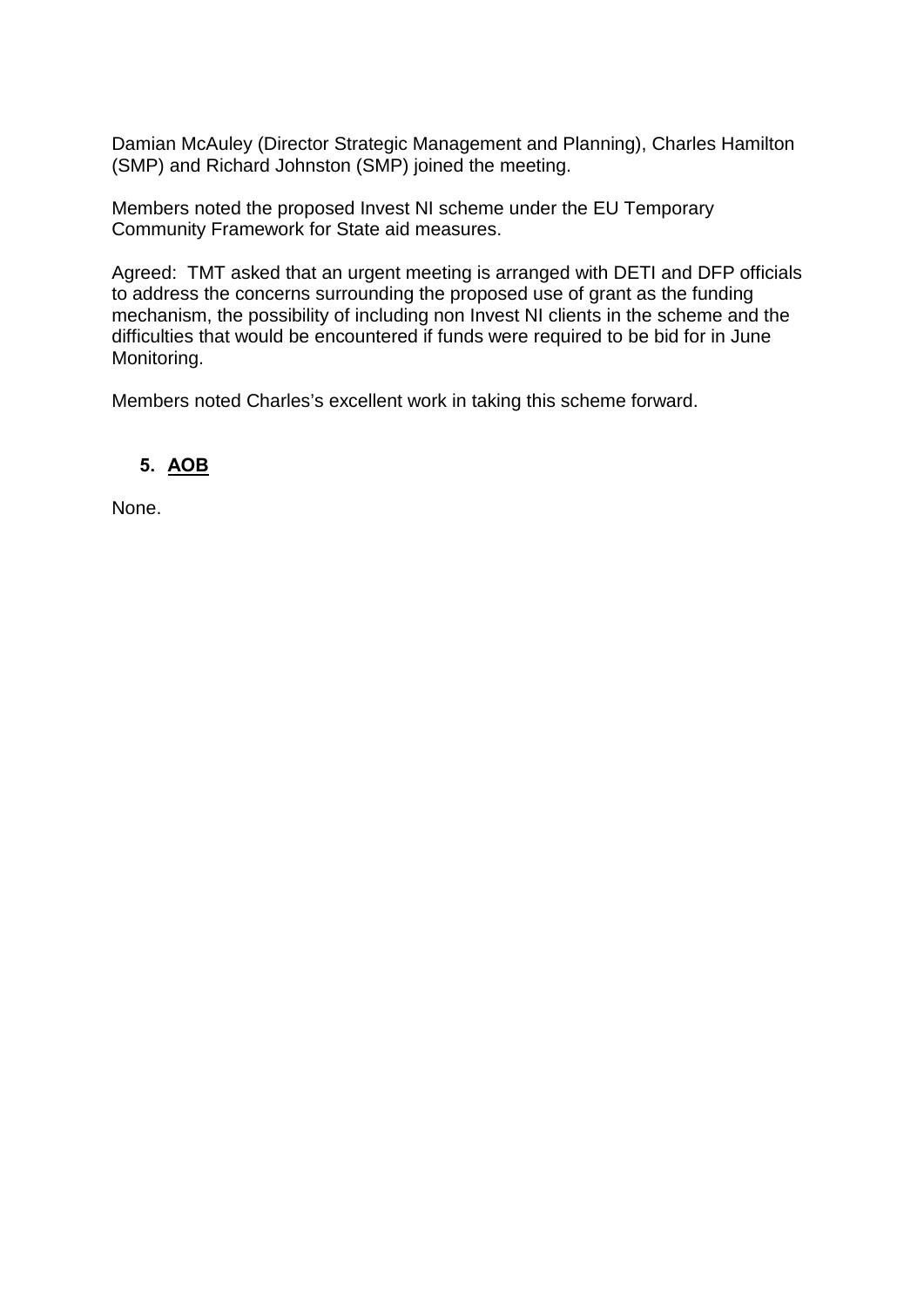<span id="page-14-0"></span>FINAL Cc Chairman Damian McAuley Olive Hill (extract) Richard Molyneaux (extract) Charles Hamilton (extract) Richard Johnston (extract)

## **INVEST NI TOP MANAGEMENT TEAM ("TMT")**

# **MINUTES OF MEETING – MONDAY 20th April 2009**

| Attendees: | <b>Alastair Hamilton</b> |
|------------|--------------------------|
|            | <b>Tracy Meharg</b>      |
|            | <b>Colin Lewis</b>       |
|            | Jeremy Fitch             |
|            | lan Murphy               |
|            |                          |

In Attendance: Jill Young (Minute-taker) Claire Donaghy (observer)

### **1. Apologies**

None.

## **2.** Minutes of the meeting held on 26<sup>th</sup> March 2009

The minutes were cleared with one minor amendment.

### **3. Companies at Risk**

TMT noted the report; explaining client companies that were currently being monitored intensively. Jeremy and Ian provided updates on their respective groups.

Agreed: All members of TMT to receive the initial email indicating forthcoming bad news notes. Claire to action.

Agreed: The companies at risk report should be ranked through the following priorities: scale of risk and size of company; the location of the company is also to be recorded. Claire to discuss with Lorraine in IT as to how this can be achieved. MD's to speak to their group about reducing the notes section.

### **4. Corporate Risk Register**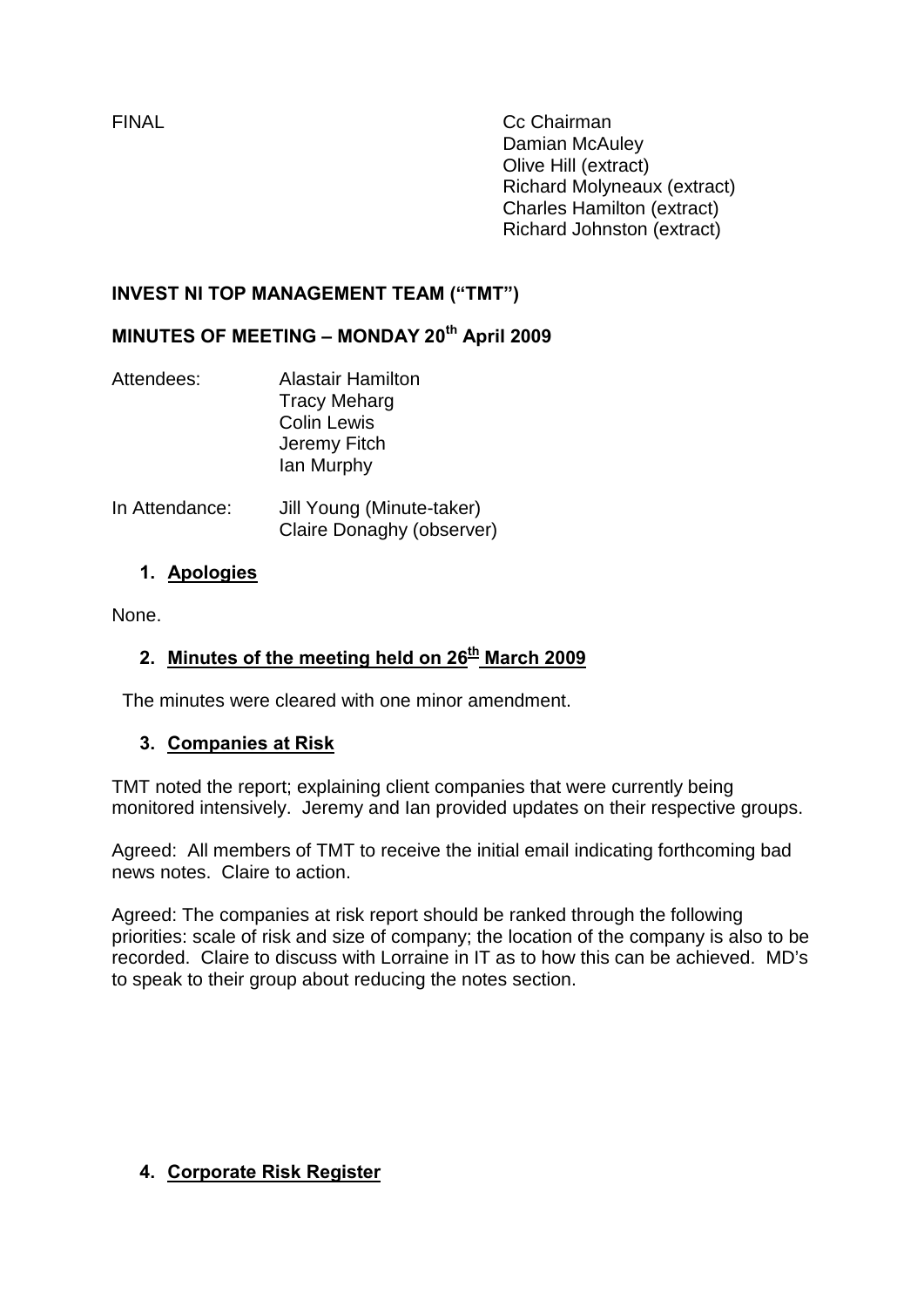The team noted the suggested new risk for the 31<sup>st</sup> March 09 Risk Register.

Agreed: Mel to review original documents on the purpose of the Corporate Risk Register (drafted by Deloitte) and the original definition of risk. The term "Partially Managed" defined should also be reviewed.

Agreed: Mel to bring this back to a future TMT meeting to discuss the value of the Corporate Risk Register as a management tool or whether a rethink is required .

Agreed: TMT agreed with the Corporate Risk Register for the 31<sup>st</sup> March 2009. Tracy handed Mel a few hand-written comments to include.

### **5. Budget Allocation**

Members noted the summary table on the 09/10 budget; which was broken down by division.

Members noted that the June Monitoring round would be commissioned in mid May; where Mel advised that it will be necessary to adjust budgets accordingly.

Agreed: Finance to complete the analysis of brought forward commitments.

Agreed: Mel to come back to TMT with the brought forward commitments and likely drawdown. TMT then to decide what action to be taken for June Monitoring.

### **6. Carbon Trust Evaluation Action Plan**

Olive Hill (Director of Technology, Process and Development) and Richard Molyneaux (SMP executive) joined the meeting.

The team noted that this was a retrospective evaluation with no contentious issues; any actions that came from it, Olive's team are already implementing. This action plan will be going to the Board to note and the ETI committee have requested a meeting on it. Our Minister has recently announced the 3 year funding for the Carbon Trust.

Agreed: The team were content with the recommendations and actions laid out in the paper.

### **7. SMT Away Day**

Agreed: The Operating Plan needs to come back to TMT; Greg to distribute the latest version to TMT; the Operating Plan should be an agenda item on the next TMT.

Agreed: TMT away-day to be organised in the next month and half.

Agreed: SMT away-day will be organised in due course.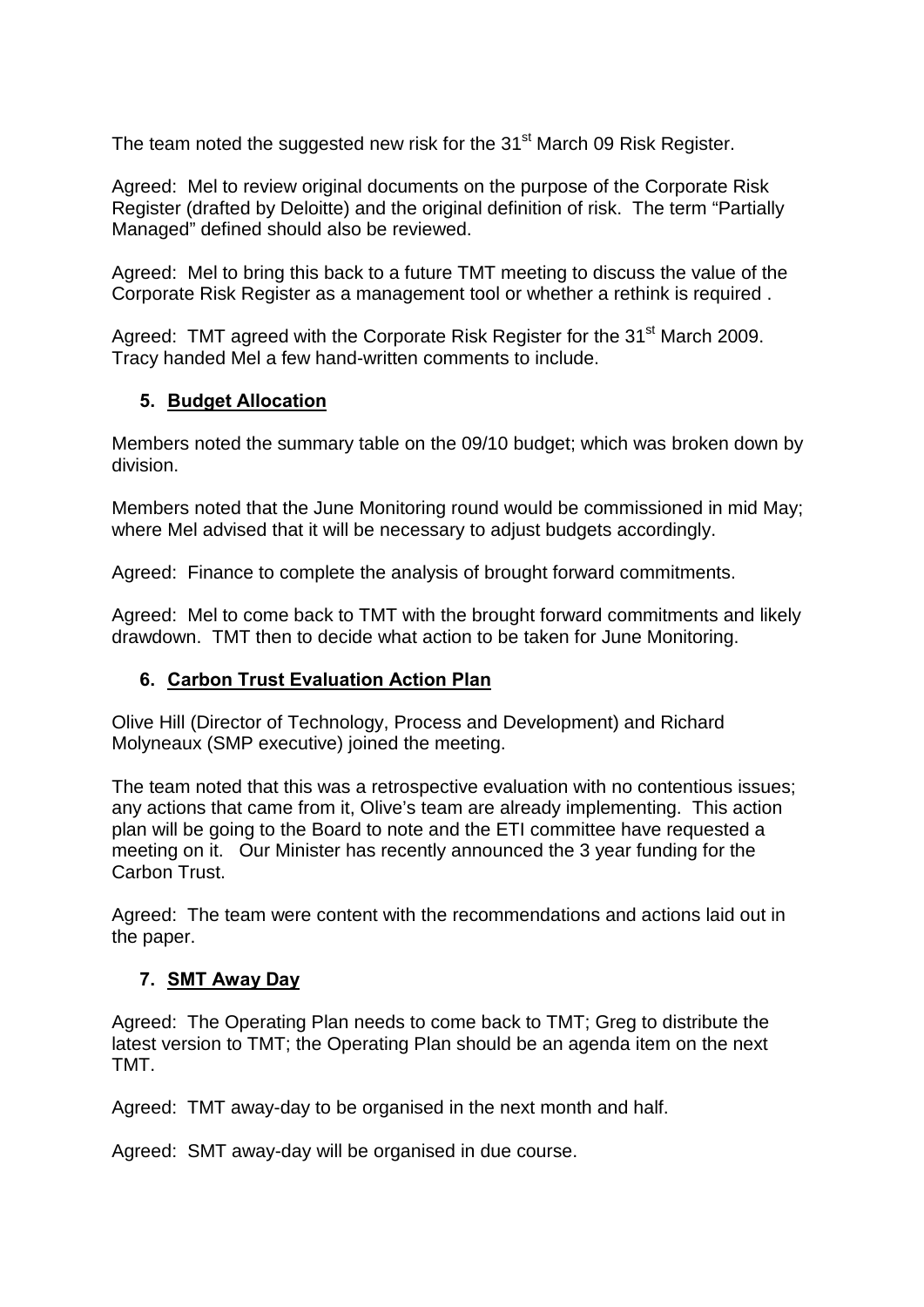### **8. Short Term Aid Scheme**

Charles Hamilton (Corporate Governance Manager) and Richard Johnston (Economist) joined the meeting.

Members noted the Business case, which is to be sent for approval to DFP. Through discussions with Client Executives, Charles identified approx 91 potential projects that could use this scheme; adding up to approx £10M.

Agreed: Paragraph 25 of the Business Case to be removed from the paper.

Agreed: Charles should move forward immediately with drafting the implementation plan.

Agreed: Initially Invest NI should target some £15M towards this scheme.

Agreed: The team were generally content with the Business Case, MDs to forward final comments to Charles and he will ensure that Mel has final sight prior to submission to DFP.

#### **9. Business Alliance Presentation**

Alison Gowdy (Head of Corporate Communications) joined the meeting.

The Business Alliance meeting was cancelled due to the non-attendance of two of the high-profile members.

Agreed: Alison Gowdy to re-arrange meeting.

### **10.AOB**

Board Meeting – response to the Review

Agreed: Alastair to speak to Stephen Kingon regarding possible postponement of this agenda item at Wednesday's Board meeting.

#### **Contactability**

Members discussed the various ways that Clients contact Invest NI Staff, including; business cards, voicemail (alternative contact should be noted), personalised voicemail message, speed of response and out of office email.

Agreed: This topic to come back to the TMT forum for further discussion.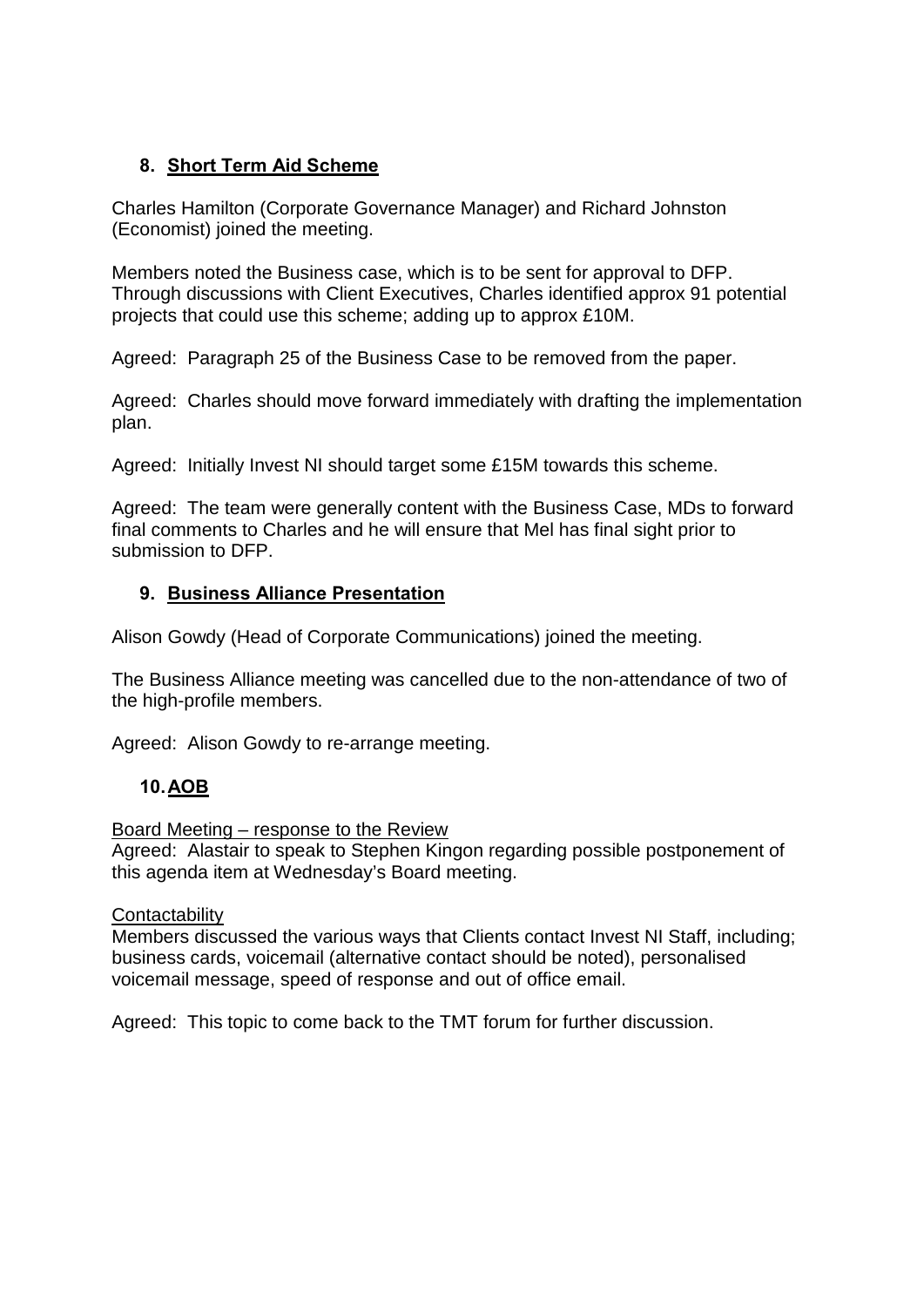<span id="page-17-0"></span>FINAL Cc Chairman Damian McAuley Niall Casey (extract) Liam Hagan (extract) Alistair Moffet (extract) Carol Keery (extract) Helen Kirkpatrick (extract) Gillian McKenna (extract)

# **INVEST NI TOP MANAGEMENT TEAM ("TMT")**

# **MINUTES OF MEETING – MONDAY 1st JUNE 2009 at 09:00**

- Attendees: Alastair Hamilton Tracy Meharg Jeremy Fitch Ian Murphy Mel Chittock
- In Attendance: Claire Donaghy (Minute-taker) Jill Young (Observer)

### **1. Apologies**

None.

# **2. Minutes of the meeting held on 11th May 2009**

The minutes were cleared with no amendments.

### **3. Matters Arising**

Agreed: CD to distribute Board members' and Senior Management contact list to TMT.

Short Term Aid Scheme Agreed: MC to ensure/oversee smooth running of Short Term Aid Scheme.

**Barnett Review** 

Agreed: JF to speak to Damien McAuley in relation to this and recommend that DMcA assess what other agencies do.

### **4. Annual Training Plan**

Liam Hagan (Director of HR) and Paddy Robb (Head of Training) joined the meeting to ask for TMT approval of the Annual Learning Strategy.

The plan was presented to TMT.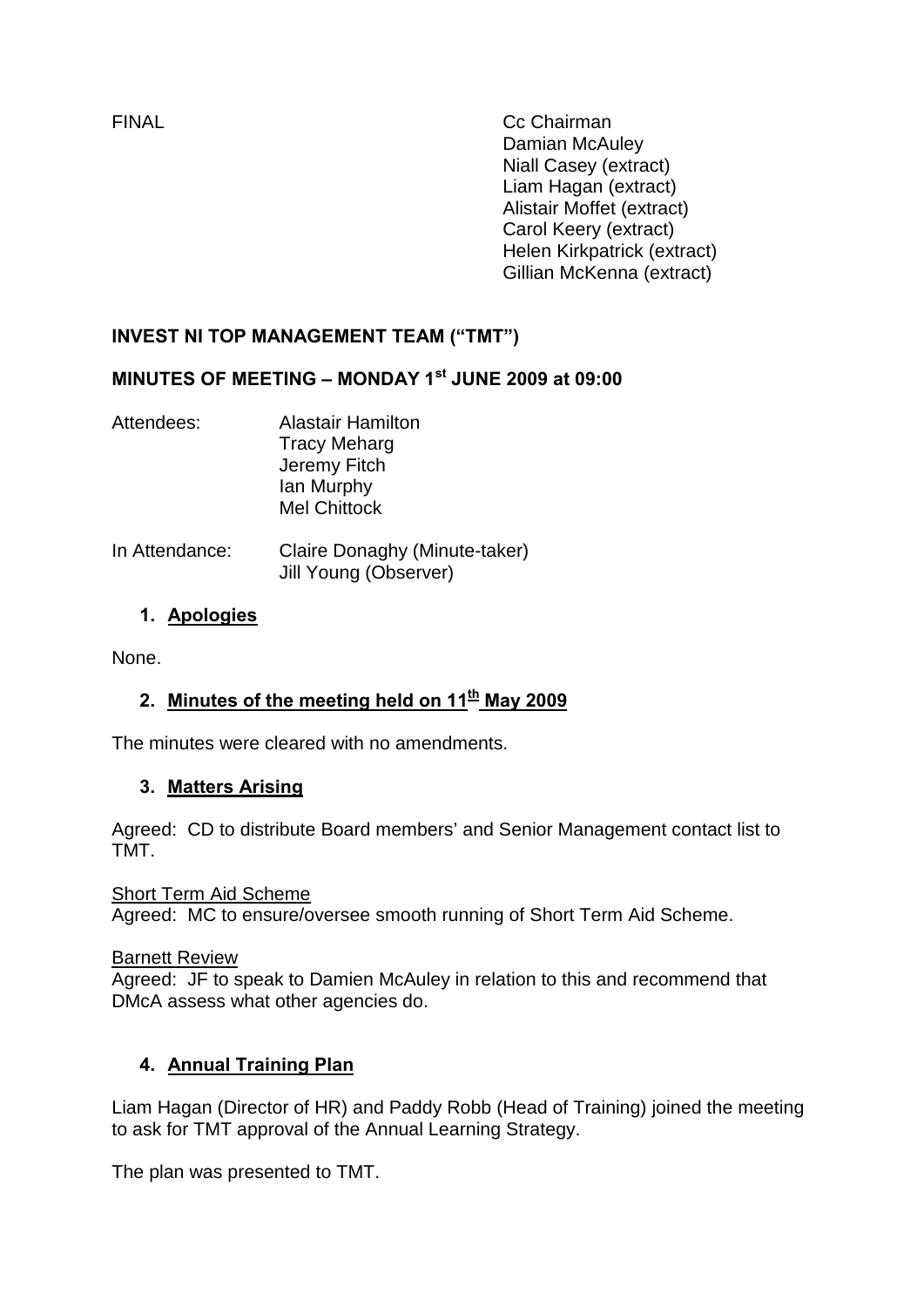Agreed: LH to amend the plan slightly to include a role based development programme, to progress e-learning and to take in to account Invest NI's vision and values. This revised version should come back to a TMT in the future.

# **5. Office Space**

Liam Hagan remained and Alastair Moffett (Facilities Management) joined the meeting.

Members noted the two options that were presented and the subsequent knock-on effects i.e. delivery time (10 weeks) and minimal disruption during office hours.

Agreed: Members were content to proceed with Option 1.

Agreed: Liam to draw up a Business Case for Option 1 and ensure that it is fully costed and challenged. The Business Case to be brought back to TMT.

### **6. BITP Revised Presentation**

Niall Casey (Director of Business Improvement Services) and David McKeown (Business Improvement Executive) joined the meeting.

Members noted the presentation highlighting the key changes to the BITP guidelines, with the added flexibility of the application process.

Agreed: TMT to review this plan with their operating Directors and provide their comments to Niall Casey by COP Friday 5<sup>th</sup> June.

Agreed: The viability and value for money aspects need to be addressed including the financial appraisal issue.

### **7. Proposals for new VC Initiatives**

John Hume (Acting Director of Corporate Finance), Gillian McKenna (Corporate Finance Executive) and Helen Kirkpatrick (Corporate Finance Executive) joined the meeting.

Members noted the presentation on the revised approach to VCs, which highlighted the co-investment scheme with 4 deals per annum.

Members agreed that, if possible, NISPO should be further funded by a top-up scheme.

Agreed: Members content for this to proceed to Economic Appraisal stage.

### **8. Young Innovative Enterprise Grant Support**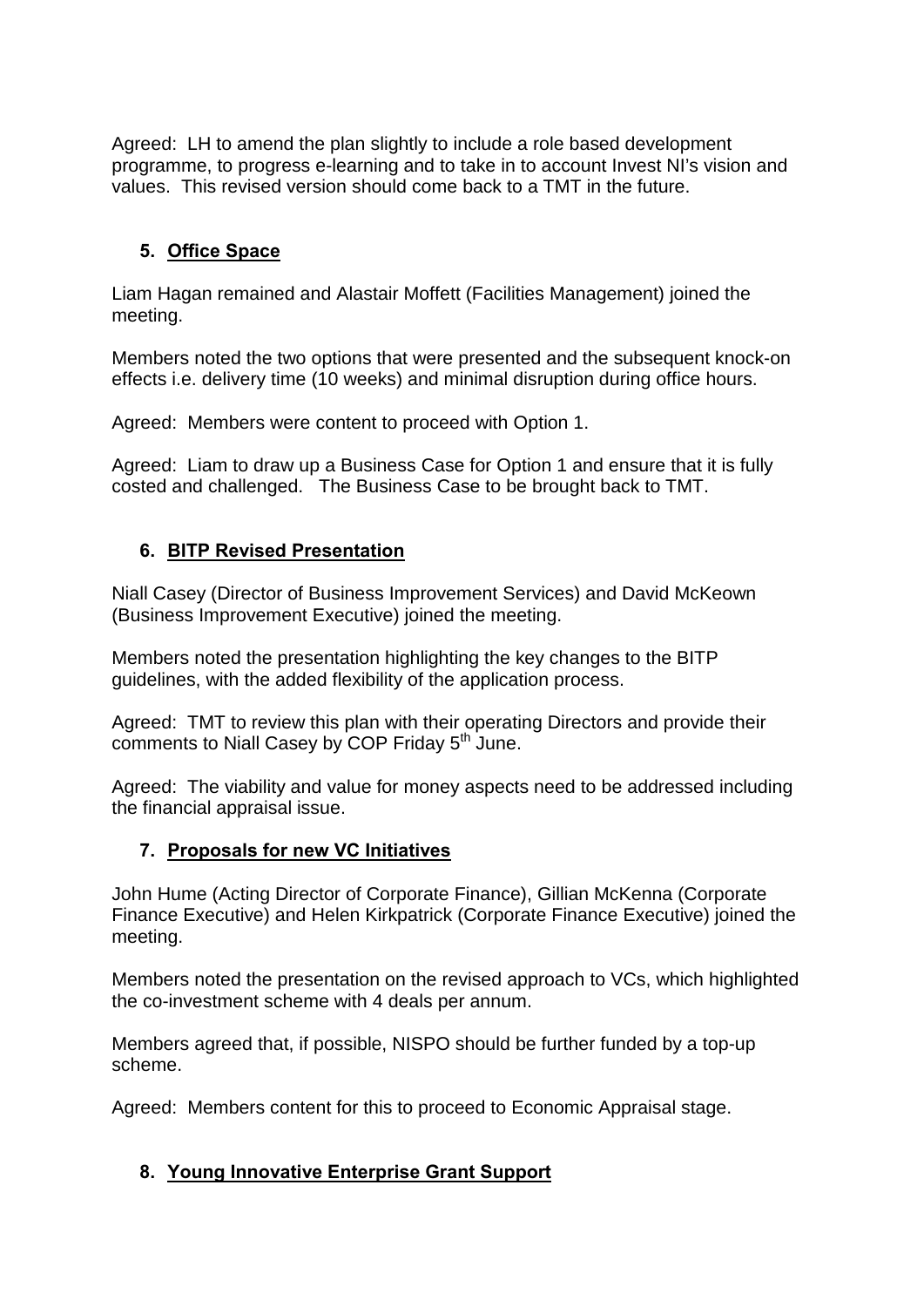Gillian McKenna remained and Carol Keery (Director of Innovation, Research and Technology) joined the meeting.

Members noted this scheme in partnership with NIPSO.

Agreed: Carol to proceed with the proposed approach for the delivery of assistance outlined in the paper

Agreed: TMT content to move forward with DETI/DFP approval on the basis of this paper.

### **9. AOB**

#### IT Issues Overseas

JF notified TMT of the official switch of networks from Orange to Vodafone. JF also noted that TMT and the International team would be supplied with Blackberry's.

Agreed: Update IT connectivity and review monitoring of internet usage.

#### Offers and Claims

MC requested short term support during roll-out period.

#### Companies at Risk

Ian confirmed that a number of at risk companies in his group would unfortunately be closing within the next few weeks.

TMT Planning Session

Agreed: Venue for TMT in-house. CD to arrange.

#### Knowledge Management Review

TMT would have to be involved in this process.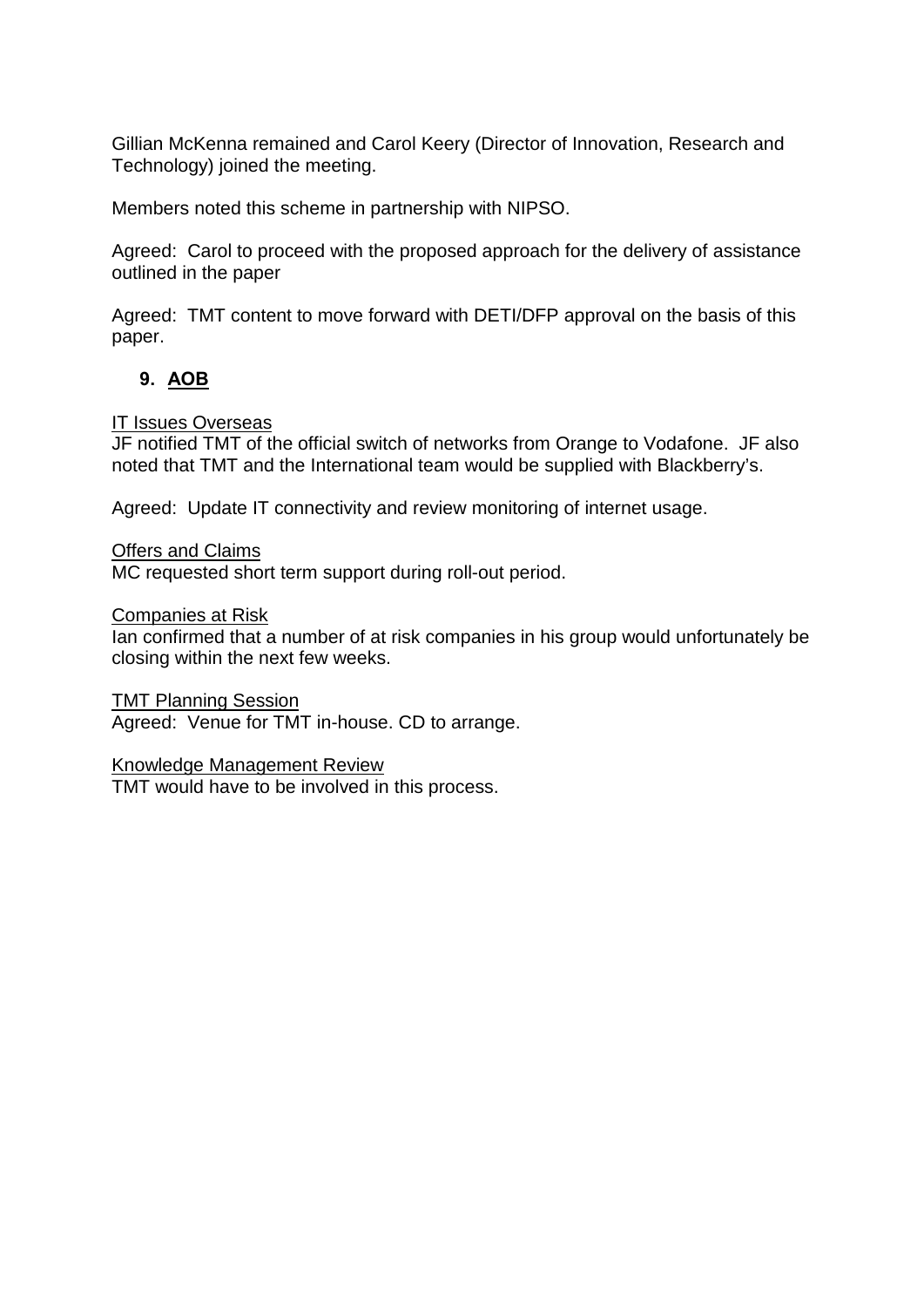Cc Chairman Damian McAuley Greg Kane (extract) Gerard McNally (extract) Charles Hamilton (extract)

### <span id="page-20-0"></span>**INVEST NI TOP MANAGEMENT TEAM ("TMT")**

# **MINUTES OF MEETING – WEDNESDAY 22nd JULY 2009 at 09:00**

| Attendees: | <b>Alastair Hamilton</b> |
|------------|--------------------------|
|            | <b>Tracy Meharg</b>      |
|            | Jeremy Fitch             |
|            | lan Murphy               |
|            | <b>Mel Chittock</b>      |

In Attendance: Claire Donaghy (Minute-taker)

### **8. Apologies**

None.

## **9. Minutes of the meeting held on 1st June 2009**

The minutes were cleared with no amendments.

### **10.Matters Arising**

#### Coordination of Minister Invites

A note has been issued from Vicky Kell and Bill Montgomery re invites to the Minister for overseas events and the procedure involved to avoid potential conflicts.

#### Barnett Review

AH provided TMT with an update from his meeting re the review.

#### IT Connectivity/Wider Issues

On-going problems continue to occur. TM to monitor.

**Office Space** 

Liam Hagan (LH) to submit business case before the end of the week (24/07/09). TMT to decide on their individual office requirements.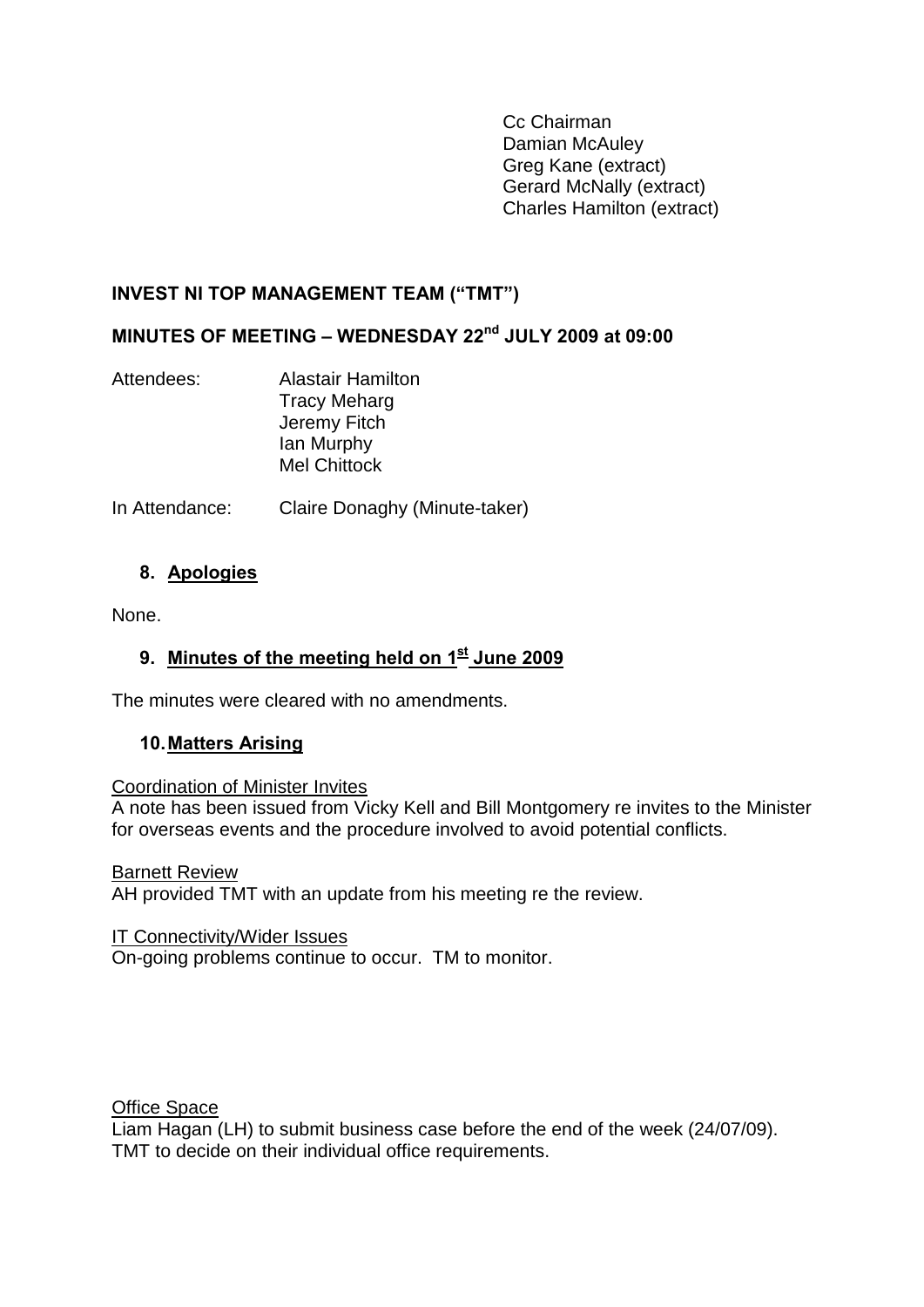LH to consider the use of whiteboards in meetings rooms and to review the following: Boardroom layout and noise control.

Dining room facilities and re-assess the furnishings etc.

### OaCMS

Migration is on-going. Go-live date being pushed back to the next calendar year. MC to consider if further support required in line with previous request to TMT.

## **11.L & D Strategy**

The final L & D Strategy was circulated on  $8<sup>th</sup>$  July 09.

### **12.Budgets**

**Agreed: MC** to confirm current budget position at next Finance Control Meeting and ensure that each MD has been briefed on budgets individually.

### **13.OPMR**

AH noted that the OPMR targets did not reconcile with the targets on the TMT overview table.

Greg Kane (GK) and Gerard McNally (GMcN) joined the meeting.

GK summarised that the overall assessment to date (Q1), is fairly positive, however it is at an early stage.

**Agreed: MC.** For future TMT's, an updated TMT schedule should be used to replace the OPMR document. AH requested to insert a colour coded monitoring column in the TMT overview schedule. Also include a forecast outturn target column.

GMcN noted that the movements in figures were brought to the attention of TMT, not necessarily for approval though. GMcN informed members that Directors' would have signed off on these.

**Agreed**: **MC.** AH requested that this governance process is revised in order to ensure that such movements are always brought back to TMT.

**Agreed: TMT** to consider if both OPMR documents are required or if one will suffice in going forward.

TM noted that the EU programme is not operating at present and will impact the OPMR outturn.

IM pointed out that STAS is being pushed which may impact the local offices.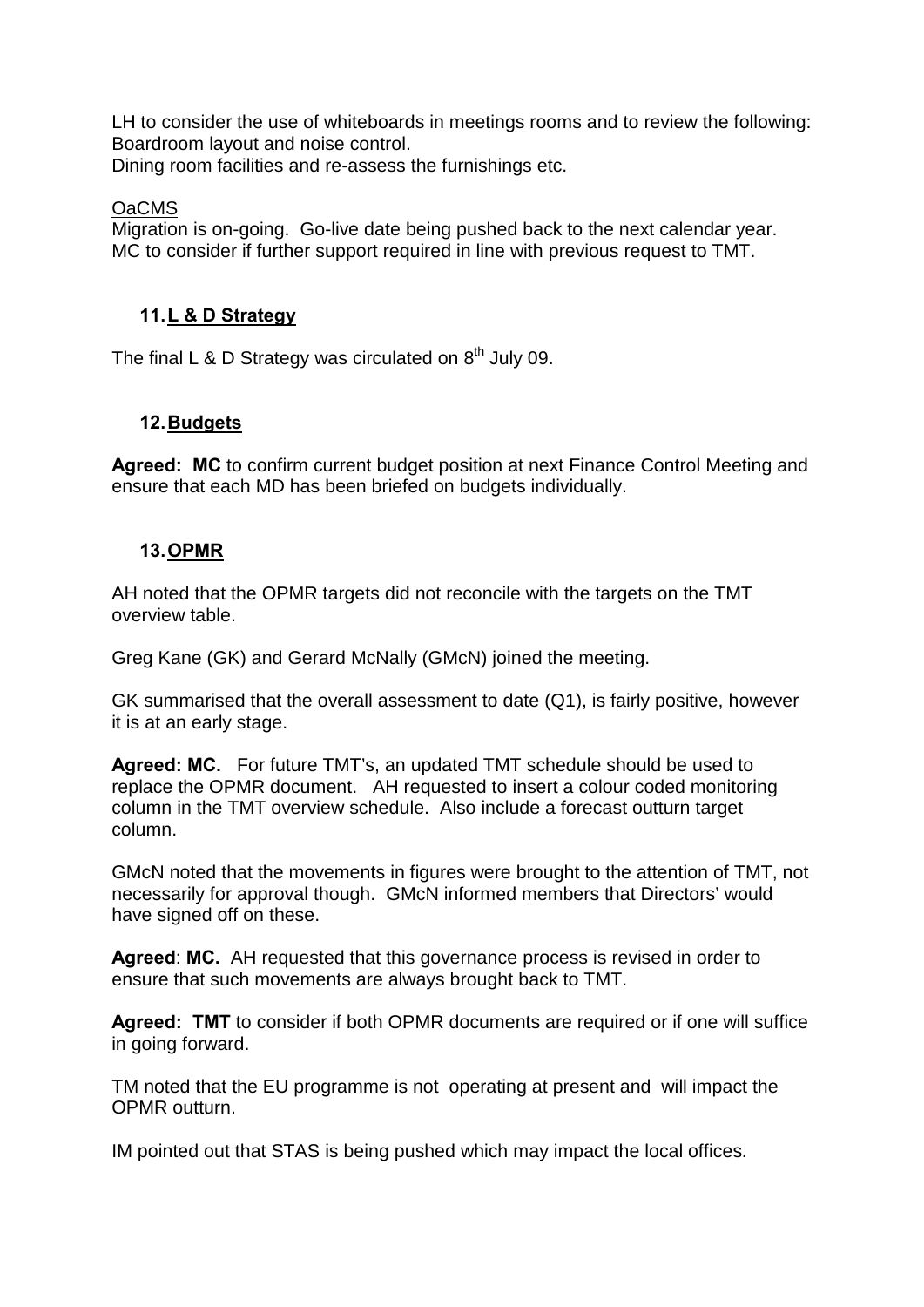GK and GMcN left the meeting.

### **14.STAS Update**

Charles Hamilton joined the meeting.

CH reported that, to date, and 33 applications have been submitted. This is made up of 24 existing clients and 9 which were previously not on the Invest NI client database. The value of offers range from £13.4k to £240k.

It was noted that the first LoO is being processed by Finance at present. Payment period is currently quarterly in arrears.

Overall, CH reported that a number of bigger applications are in the pipeline so the forecast is looking hopeful. AH asked if the teams were being proactive and IM responded that a number of Client Executives feel it is an onerous process. AH reiterated that the relevant information needs to be fed to client executives on a regular basis. TM noted her concern that STAS should only be pushed if it is the necessary means to help the company.

CH left the meeting.

#### **15.Armstrong Medical Land Issue**

IM reported that Armstrong Medical wishes to let out office space within its existing building which is, in effect, a breach of Invest NI's leasing policy. MC expressed concern that if approved, this would lead to distortion in the local market and may disadvantage private sector developers in the Coleraine area. TM agreed with this view. Options: 1) Restrict sub-lease to INI clients. 2) Armstrong Medical M would have to pay INI current commercial value for the duration of the sub-lease.

**Agreed**: Offer to AM under the condition that lease is paid to INI at market value and that the sub-lease is restricted to INI client type companies. Option 15) b as presented in PSU's paper.

### **16.Honours Issue**

This should be held until the next round of honours being sent to DETI.

TM and JF left the meeting.

### **17.AOB**

• **NYSE**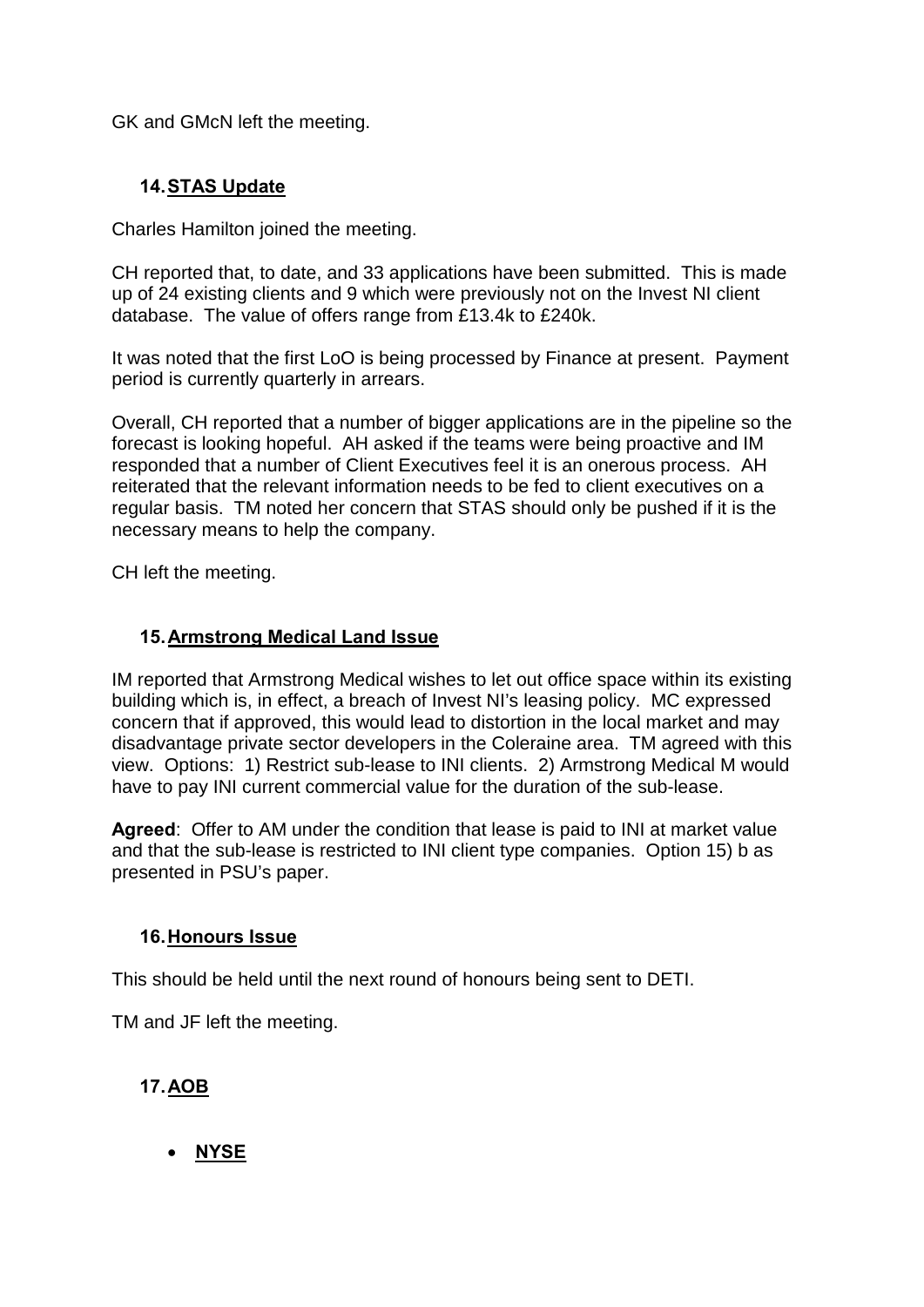NYSE – ready for sign-off. Announcements around this should be treated carefully.

## • **NI Screen**

Currently with DFP for approval.

## • **Almac**

Case to move forward by end of September. DETI has been fully briefed.

# • **Arc21 Breifing Session**

AH met with Arc21 on Monday  $6<sup>th</sup>$  July 09. MC to take and forward and decide who should be included at this briefing session.

### • **Swine Flu**

MC confirmed that a note would be issued today ( $22<sup>nd</sup>$  July 2009) in relation to advice to staff about swine flu. Disinfectant wipes will be made available around the building. Contracted cleaning services will be asked to disinfect door handles and other such areas.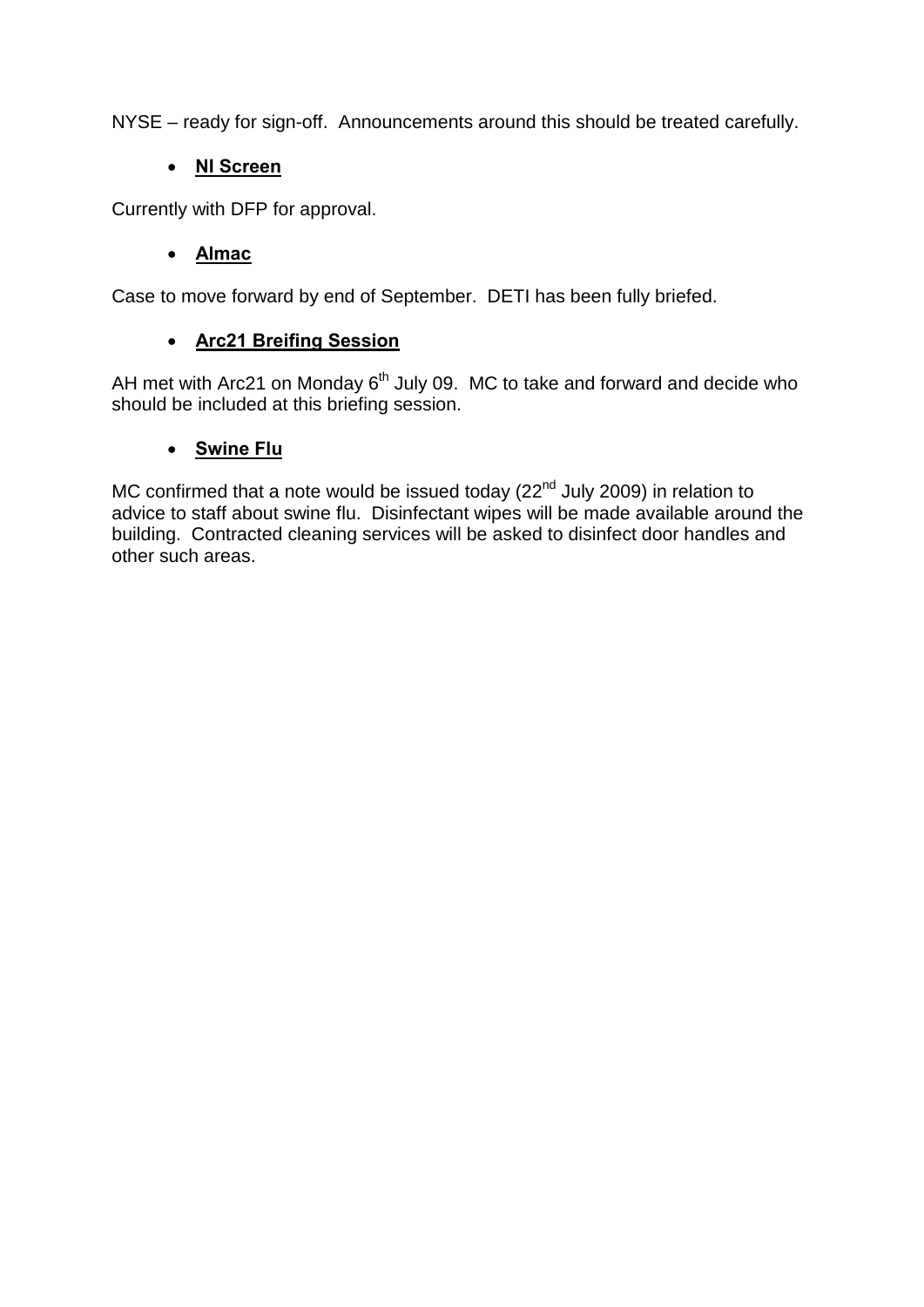Cc Chairman Damian McAuley Liam Hagan (extract) Gerard McNally (extract)

### <span id="page-24-0"></span>**INVEST NI TOP MANAGEMENT TEAM ("TMT")**

### **MINUTES OF MEETING – THURSDAY 13TH AUGUST 2009 at 09:00**

| Attendees: | <b>Alastair Hamilton</b> |  |
|------------|--------------------------|--|
|            | Jeremy Fitch             |  |
|            | lan Murphy               |  |
|            | <b>Mel Chittock</b>      |  |
|            |                          |  |

In Attendance: Claire Donaghy (Minute-taker)

#### **1. Apologies**

Tracy Meharg

# **2. Minutes of the meeting held on 22nd July 2009 and Outstanding Actions**

The minutes were cleared with no amendments.

#### **3. Matters Arising**

#### **Coordination of Minister Invites Overseas/General Invites**

Process commenced in July. Bill and Vicky devised the system whereby the Minister's travel is centrally organised. Corporate Comms centrally organise PR events. A process to ensure there a no clashes could be to 1) Put in a call to the Private office 2) Ensure all requests go through MD's. Invest NI, likewise, should be made aware of events organised through DETI.

**Action:** Ministerial invite process should be reviewed and raised at SMT.

**Action:** Re-word submissions to Minister for eg, "You have accepted an invite". This should be tailored for individual submissions. MC.

#### **OaCMS**

**Action**: MC to clarify if MD's signatures are required on LoO's.

**OPMR**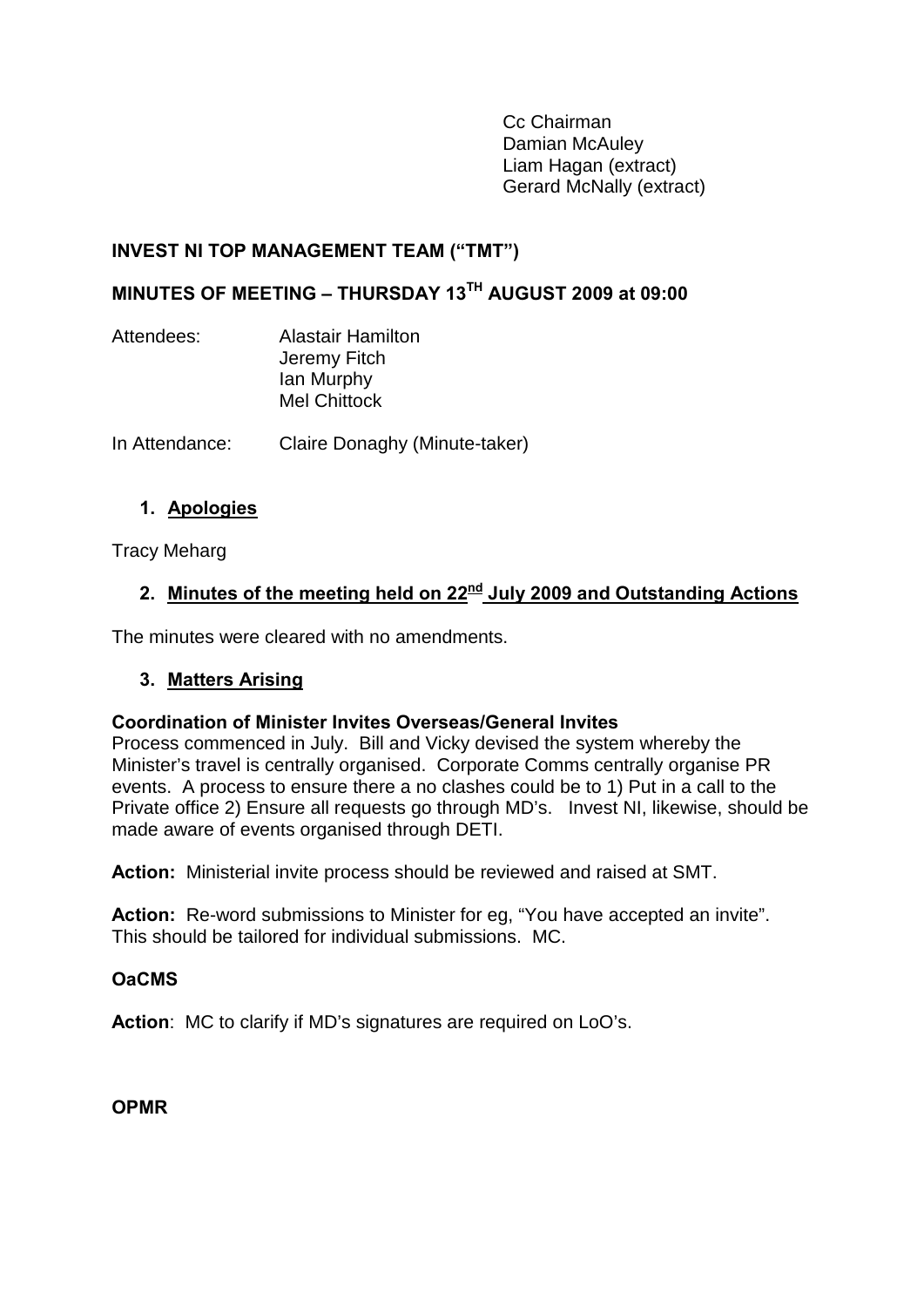**Action** - MC to amend TMT overview OPMR schedule to highlight the most pressing areas only. This should be brought back to TMT. The first draft of this should be brought to the Away Day on  $25<sup>th</sup>$  August 2009.

## **4. NYSE and Bombardier**

Lessons need to be learned from both cases. AH recommends an internal, proactive lessons learned plan.

**Action**: TMT to create lessons learnt plan on the back of case reviews discussions.

### **5. September Monitoring**

This was covered at the FCM on Wednesday 12<sup>th</sup> August 2009.

### **6. Scorecard**

Damian McAuley and Gerard McNally entered the meeting.

MC questions the use of the Balanced Scorecard as a Corporate tool. DMcA advised that this is used as an executive tool for TMT, not to drive the organisation. All but four balanced scorecard measures are reported elsewhere. AH recommends that the Balanced Scorecard dashboard is created which represents the top quadrants plus a small number of other separate headline elements.

**Action:** TMT to discuss at the Away Day on 25<sup>th</sup> August 2009 to refine the Balanced Scorecard to represent the priorities only.

# **7. Corporate Social Responsibility/Business in the Community**

Gerard McNally left the meeting and Liam Hagan joined.

DMcA requests TMT endorsement for a formal CSR strategy and action plan. CSR should be managed centrally to control such a plan and to provide structure and justifications. JF advises that we formalise what is already in place in terms of CSR. To reduce costs, various activities can be implemented on a Saturday. LH suggests that this can be incorporated into team building exercises.

Action: A CSR plan should be formulated and brought back to TMT. LH and DMcA.

Action: A member of TMT should be appointed champion on CSR. LH and DMcA.

Damian and Liam left the meeting.

# **8. AOB**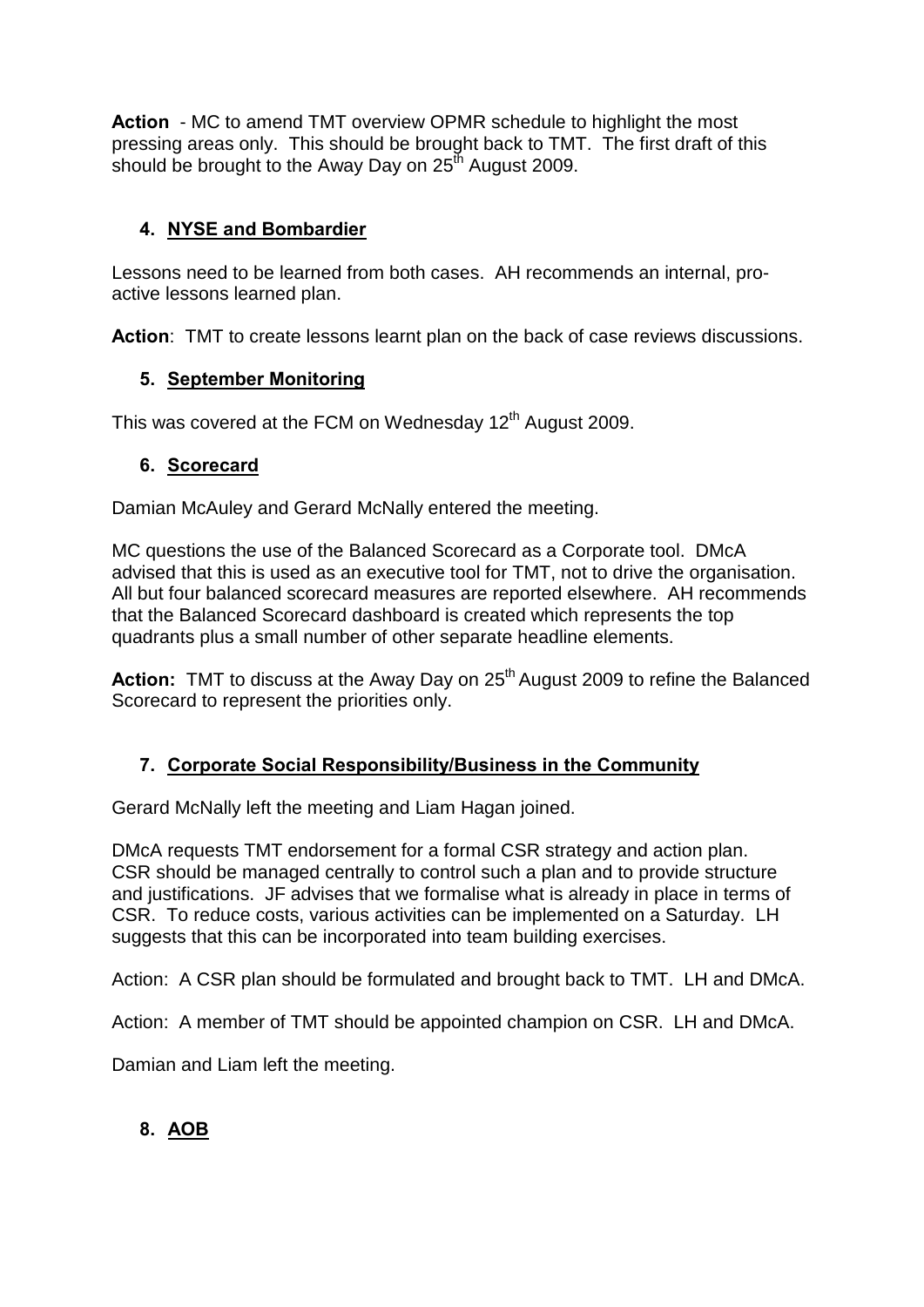# a. TMT Away Day

AH confirmed Rockmount, Carryduff, as the venue for TMT Away day on 25<sup>th</sup> August 09.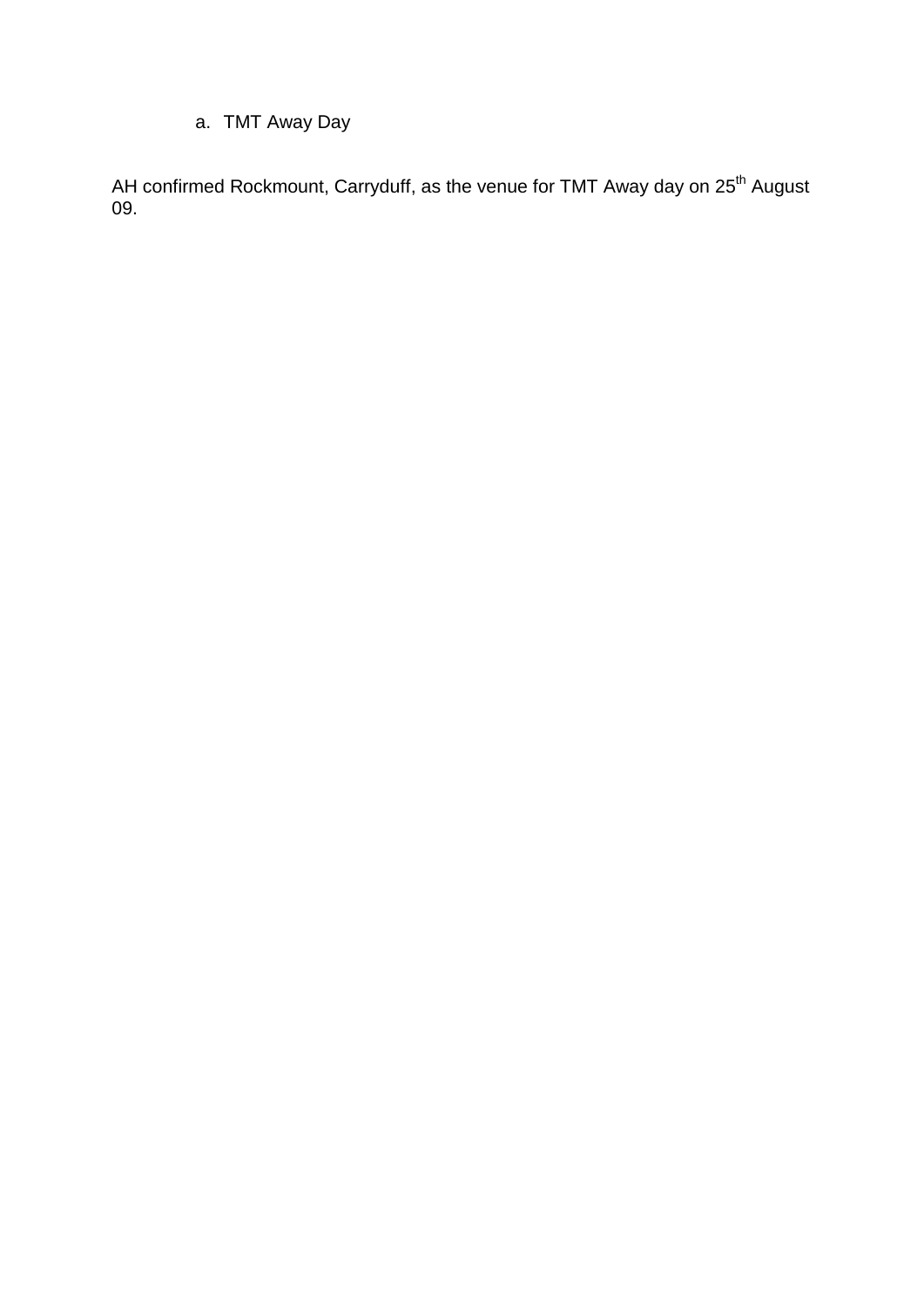Cc Chairman Damian McAuley David Greer (extract) Alison Gowdy (extract) Liam Hagan (extract) Noyona Chunder (extract) Nicholas Martin (extract) Alistair Moffett

### <span id="page-27-0"></span>**INVEST NI TOP MANAGEMENT TEAM ("TMT")**

# **MINUTES OF MEETING – MONDAY 7th SEPTEMBER 2009 AT 09:00**

Attendees: Alastair Hamilton Tracy Meharg Jeremy Fitch Ian Murphy Mel Chittock

In Attendance: Claire Donaghy (Minute-taker)

### **1. Apologies**

None.

### 2. Minutes of the meeting held on 13<sup>th</sup> August 2009 and Outstanding **Actions**

The minutes were cleared with no amendments.

### **3. Matters Arising**

#### **IT Issues**

### **Action:**

TM to investigate current mobile phone issues.

#### **OACMS resource**

**Action** - MC to explore if the resource offered (from TM and JF) is sufficient.

### **Corporate Social Responsibility**

**Agreed:** TM to become CSR champion.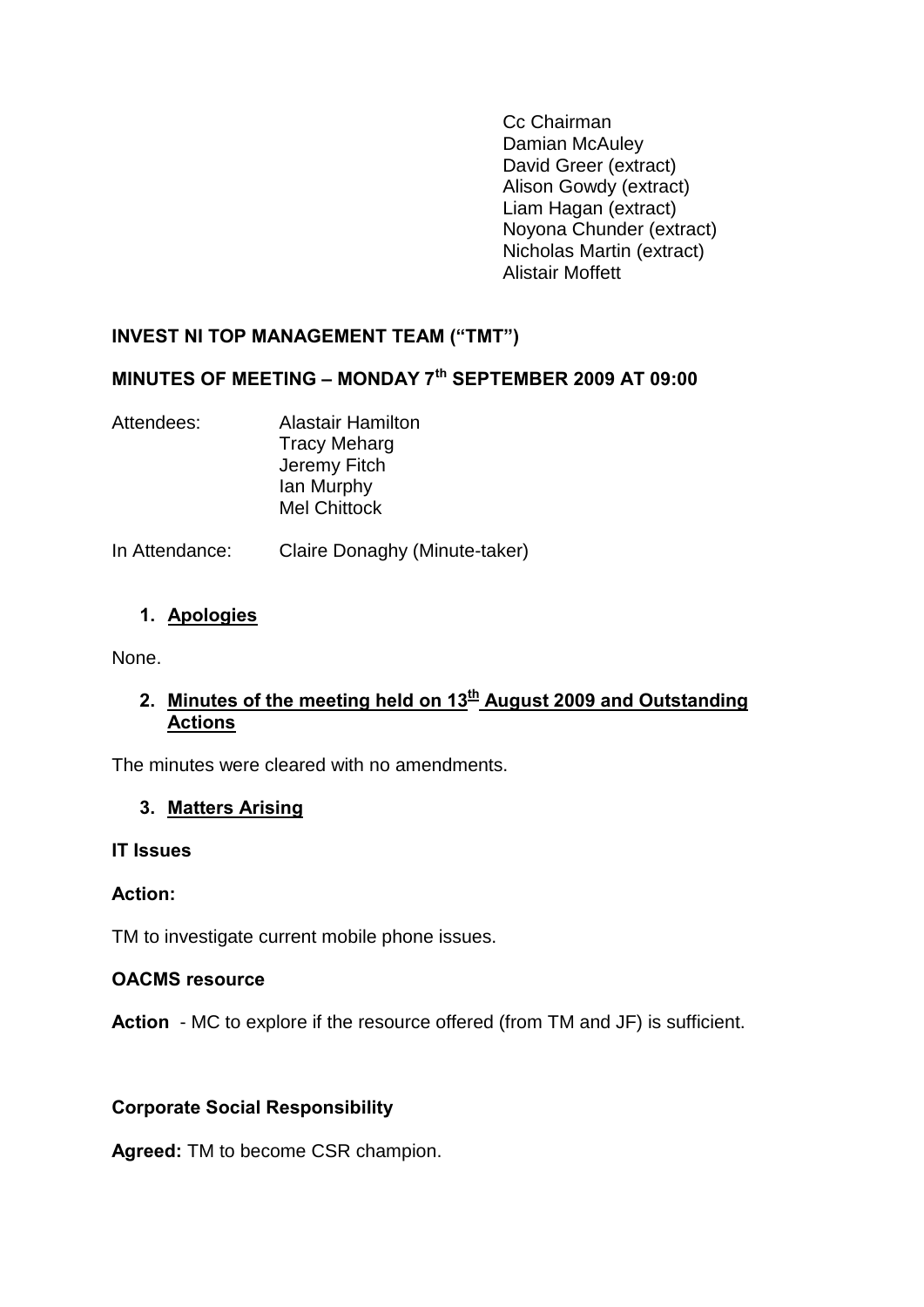## **4. ERDF N + 2 Update**

DMcA joined the meeting.

N + 2 targets are subject to external control. TM believes that ERDF targets can be achieved however, a safety net is required in relation to claims.

**Action:** TM suggests weekly updates on internal processes involved in ERDF.

**Action:** MC to update ERDF issues/targets in the risk register.

### **5. Update on Knowledge Management Strategy**

It was agreed that this should have high priority within TMT and SMT as it will drive key changes. AH noted that the strategy needs to give some view on CRM. A Knowledge Management system that can be used across the organisation will save time and resources.

**Action:** KM Strategy should be brought to TMT on a regular basis. CD to put on the agenda as on-going.

### **6. Membership of Change Control for Corporate Reporting**

Agreed: It was agreed that all proposed target changes should revert to TMT.

### **7. Client Portfolio Report**

David Greer joined the meeting.

Report does not reflect historical data. The notion of sector versus regional was explored. Sectoral teams provide the expertise however clients prefer locally based staff.

**Action:** Include analysis by exports as well as by sector.

**Action:** Include sector information + regional information and the resource against that.

**Action:** Map movement of clients between segments over the last two years.

**Action:** Breakdown tourism chart in relation to segments.

DMcA and David Greer left the meeting.

#### **8. Social Media Marketing**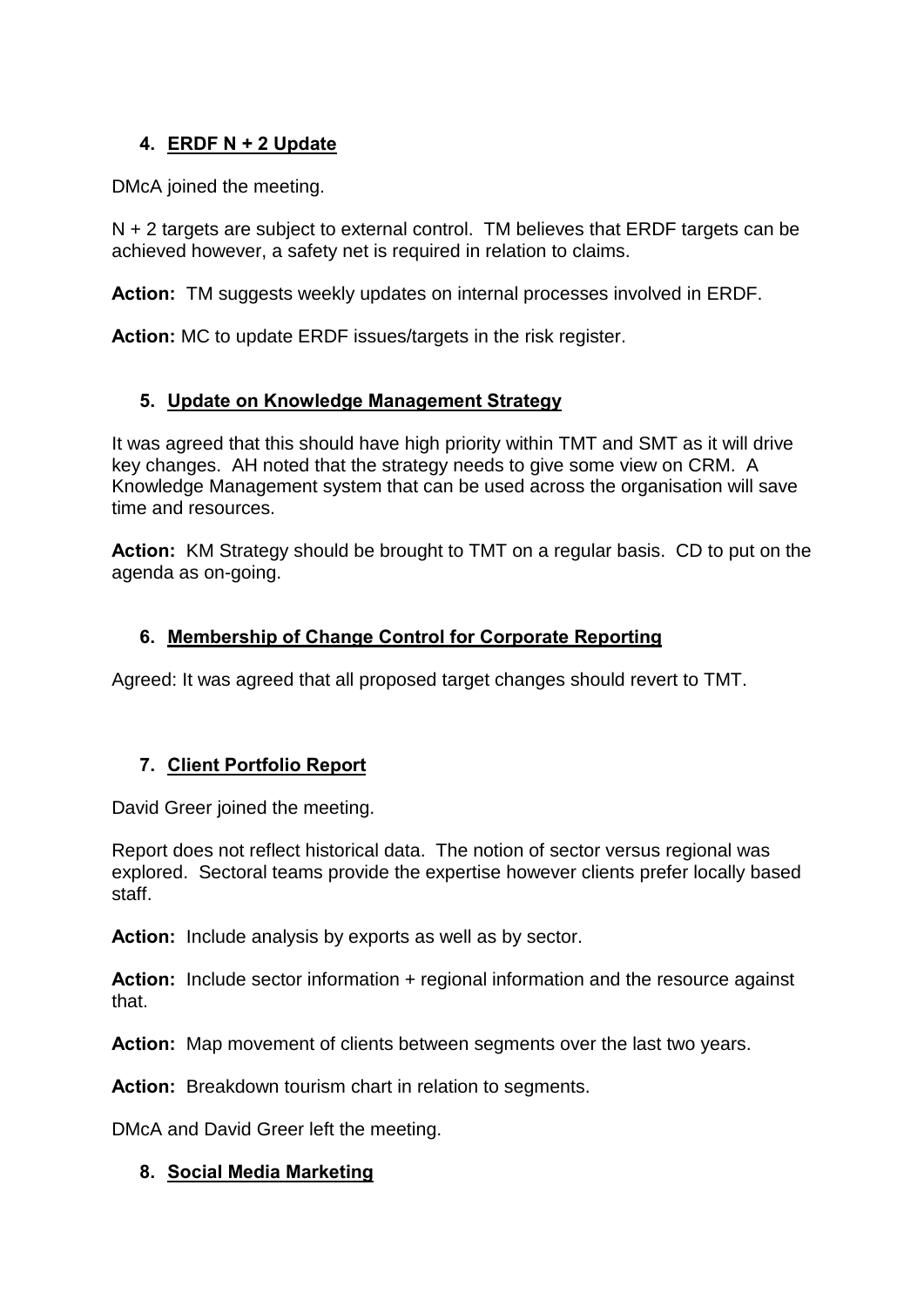Alison Gowdy, Noyona Chundur and Nicholas Martin joined the meeting.

It was requested that TMT approve the short term media applications for Invest NI and to consider the development of the digital communications strategy for Invest NI.

It was agreed that the digital communications strategy should be integrated into the Knowledge Management strategy. In the interim, CCMU will consult with UKTI.

AG, NC, NM left the meeting.

#### **9. Business and Finance Awards Nominations**

It was agreed that IM and JF would forward their nominations to Alastair.

#### **10.AOB**

Liam Hagan and Alistair Moffett joined the meeting.

It was agreed that LH and AM would meet individually with MD's to discuss office accommodation plans. MD's should then meet with their Director's and, lastly, a note should be issued to all staff.

LM and AM left the meeting.

AH agreed to follow up on TMT away day.

# **Date of Next Meeting: Monday 5th October 2009**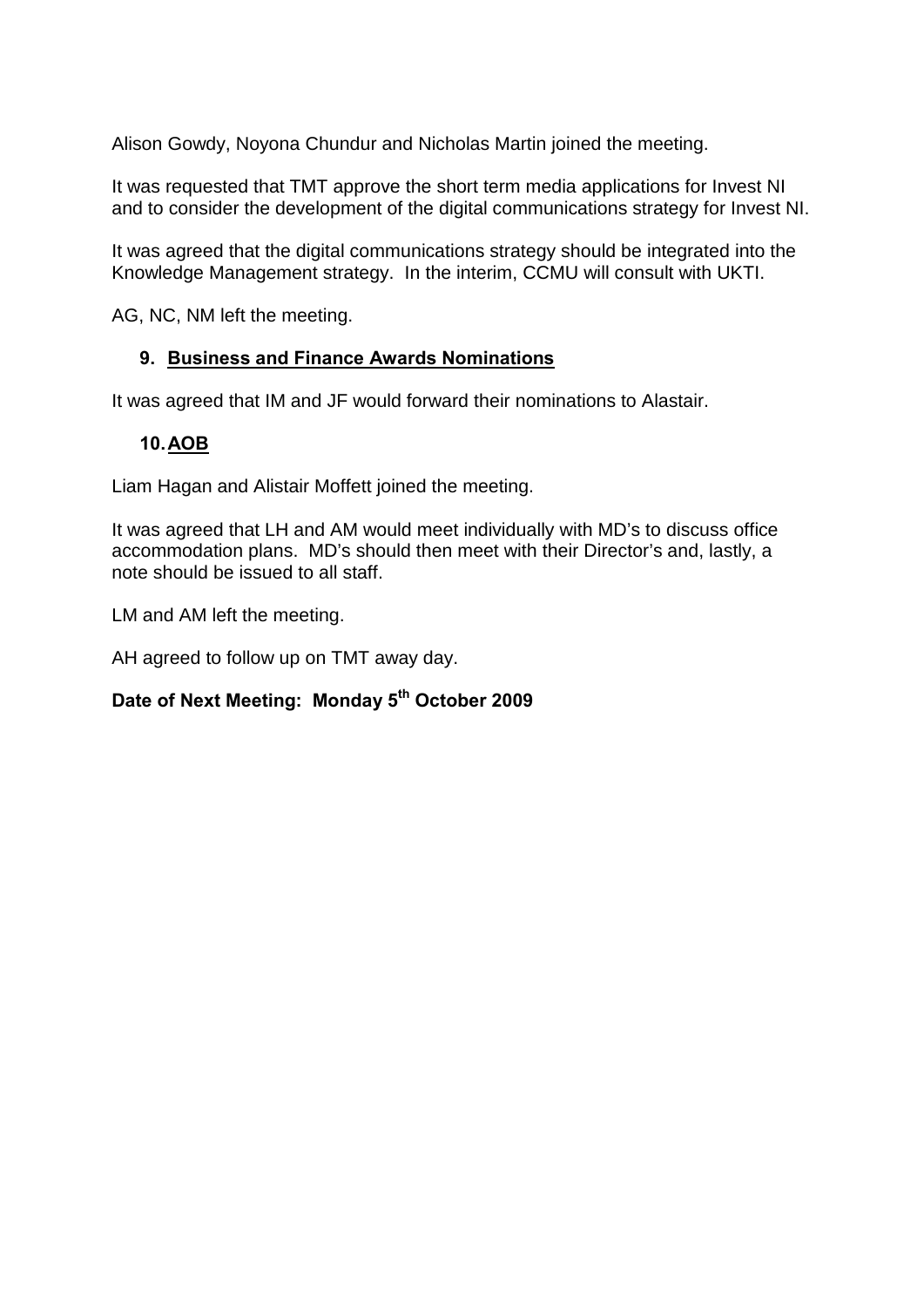Cc Chairman Damian McAuley Brian Dologhan (extract) Alison Gowdy (extract)

### <span id="page-30-0"></span>**INVEST NI TOP MANAGEMENT TEAM ("TMT")**

## **MINUTES OF MEETING – MONDAY 5th October 2009 AT 09:00**

| Attendees: | <b>Alastair Hamilton</b> |  |
|------------|--------------------------|--|
|            | <b>Tracy Meharg</b>      |  |
|            | Jeremy Fitch             |  |
|            | lan Murphy               |  |
|            |                          |  |

In Attendance: Michelle McBride (Minute-taker)

#### **18.Apologies**

Mel Chittock

#### **19.Minutes of the meeting held on 7 September 2009 and Outstanding Actions**

TM noted that the Knowledge Management Strategy final draft report is in and JF and IM have been invited to attend.

IM asked that point 4 is removed from the previous minutes.

#### **Action-** CD

AH asked that point 7 is reworded as follows:

"It was agreed that all proposed target changes should revert to TMT."

**Action-** CD

#### **20.Matters Arising**

**Office Situation**

**Action:**

AH agreed to discuss with MC.

**IT Issues** 

**Action:**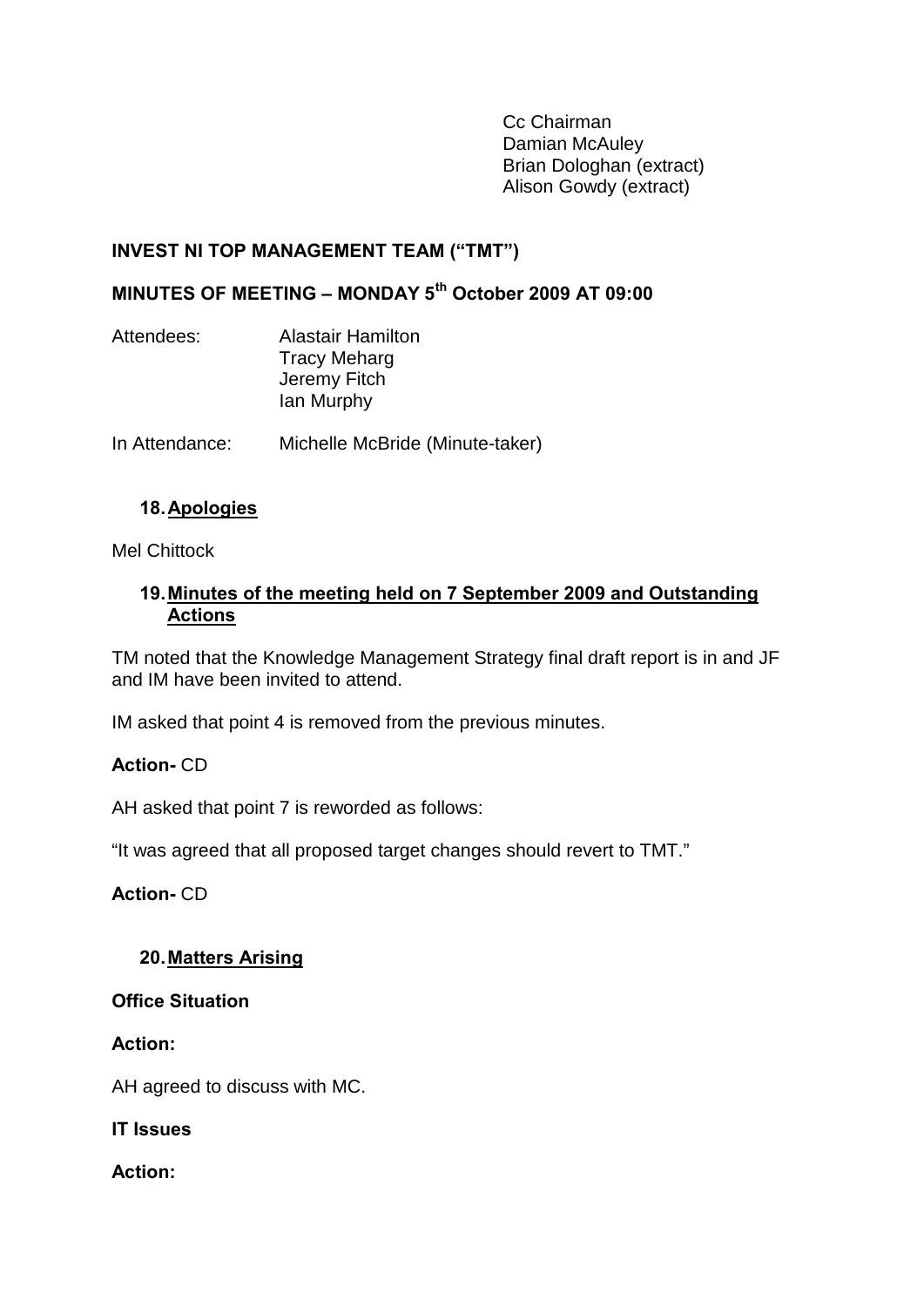TM agreed to bring a report regarding the IT issues to TMT.

Mobile telephone

## **Action:**

TM to follow up on issues with mobile telephone with Ian Boylan.

It was noted that the OACMS resources has now been actioned.

Risk Register action will be taken forward at the Board Audit Committee meeting on 8 October 2009.

### **4 . Budget Position 2009/10 & 2010/11**

Brian Dolaghan joined the meeting. He introduced the Budget Position for 2009/10 and 2010/11.

### **5. Budget Review 2010/11**

BD explained that this Budget review follows on from the Financial control meeting and asked the team to refer to the papers.

BD outlined the 2010/11 commitments and TMT discussed the impact of possible departmental cuts. TM asked that they focus on the position going forward and AH agreed it is essential that they prioritise. Discussed the possibility of going back to the Department and challenging on this issue. BD pointed out the Revenue Budget is a concern if cuts are implemented.

Action: BD agreed to provide further analyse of Work in Progress to TMT by the end of the week.

(AH and MC to work with Brian on initial return to Department regarding this issue on 6 October).

### **6. Pay Review**

AH distributed a note re this item and the team agreed suggestions**.** 

### **7. IREP**

# • **Follow up to Strategy Day**

AH distributed a paper- "Forward Focus".

The team discussed the Vision and Values proposals and how to take this project forward. The team discussed how this might be facilitated.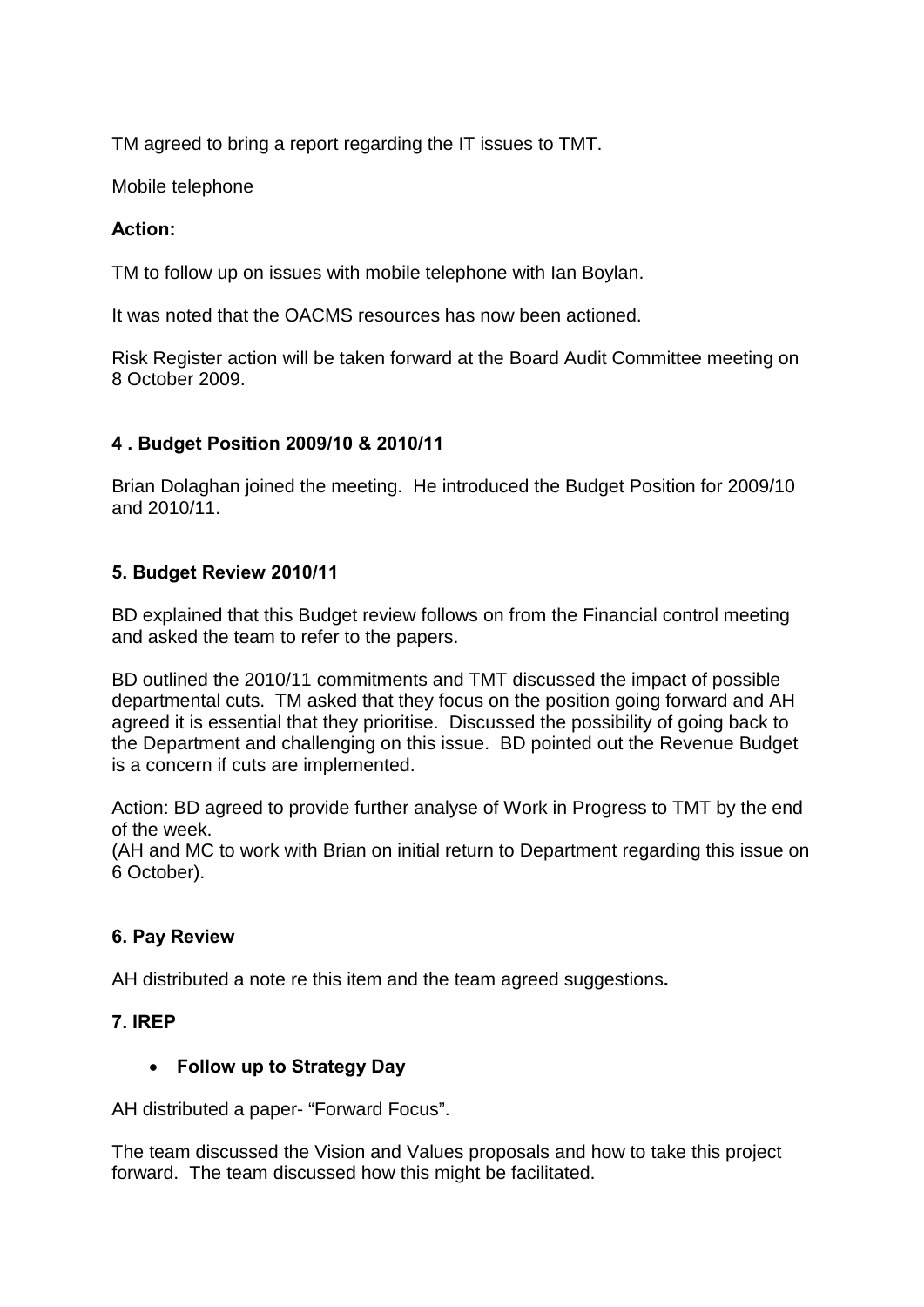Action: TMT to discuss consider facilitation.

AH outlined his thoughts on IREP.

Action: Damian McAuley has started gathering the information and TMT agreed to meet again to discuss IREP. CD to organise a meeting in the next week and half.

VTT- TM Tourism- JF Wider business base- IM and AG Land provision plans- MC

TMT discussed the lessons t o be learned in relation to the media coverage of IREP.

Action: TMT to look at options available before next meeting.

### **9. AOB**

Agreed to discuss at the next meeting

- Swine Flu
- Risk Register

# **Date of Next Meeting: Wednesday 21st October 2009**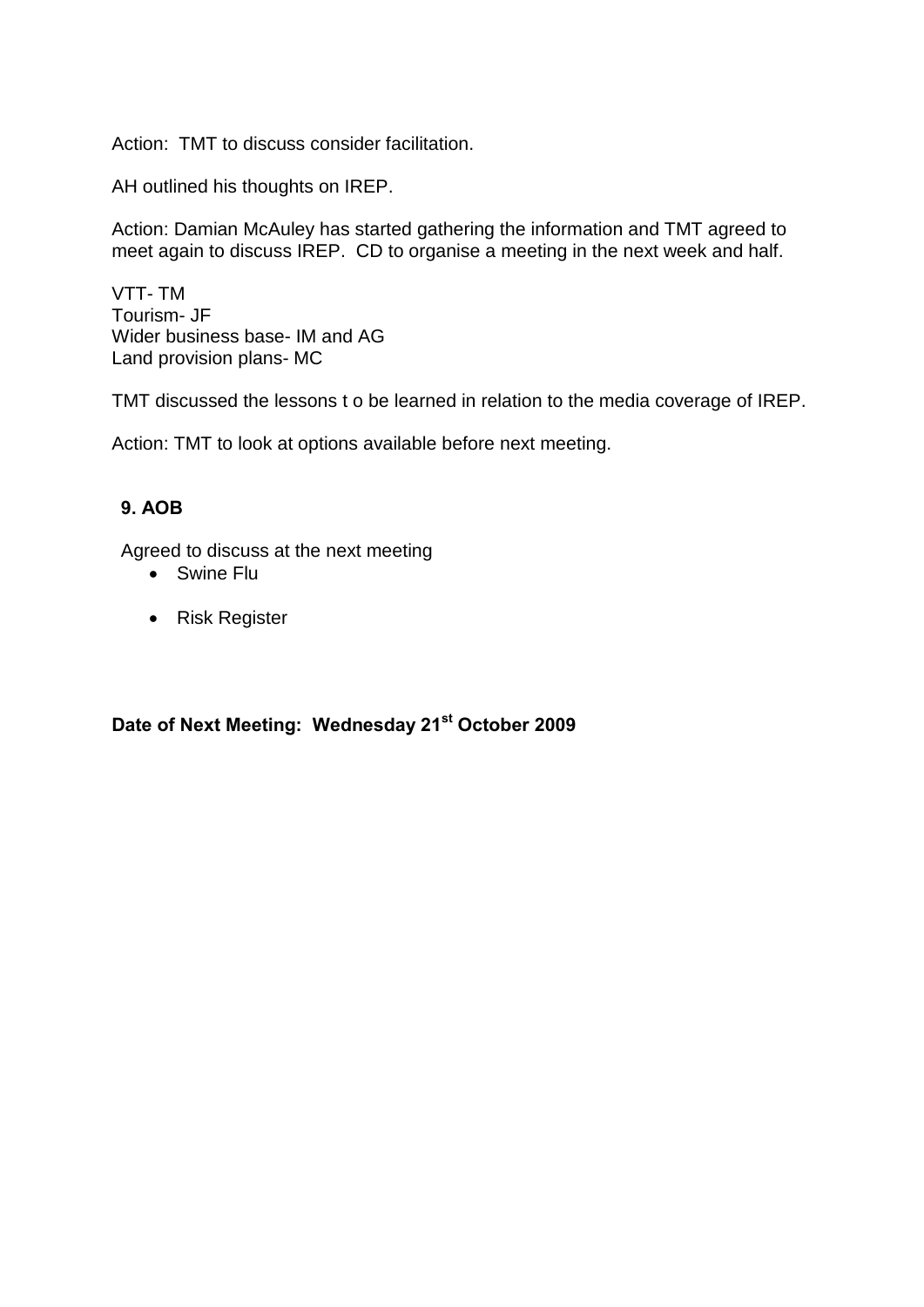Cc Chairman Damian McAuley Liam Hagan (extract) Gerard McNally (extract) David Greer (extract)

#### **INVEST NI TOP MANAGEMENT TEAM ("TMT")**

#### **MINUTES OF MEETING – WEDNESDAY 21st OCTOBER 2009 at 08:00**

| Attendees: | <b>Alastair Hamilton</b> |
|------------|--------------------------|
|            | <b>Tracy Meharg</b>      |
|            | Jeremy Fitch             |
|            | lan Murphy               |
|            | <b>Mel Chittock</b>      |
|            |                          |

In Attendance: Claire Donaghy (Minute-taker)

#### **1. Apologies**

None.

#### **2. Minutes of the meeting held on 5th October 2009 and Outstanding Actions**

Two minor amendments were made. CD to action.

#### **3. Matters Arising**

Minutes should be issued on intranet as well as internet under the publication scheme.

### **4. Caller ID**

Liam Hagan joined the meeting.

TMT discussed the options to remove withheld numbers for outgoing calls from Invest NI. Three options as follows:

1) Corporate Number 2) Individual ID Number – CLI

3) Purchase a 0800 number

**Agreed:** It was agreed to proceed with option 2 (CLI).

**Action**: LH to draft and produce a progress plan to come back to TMT.

**Action**: An internal communication plan should be created.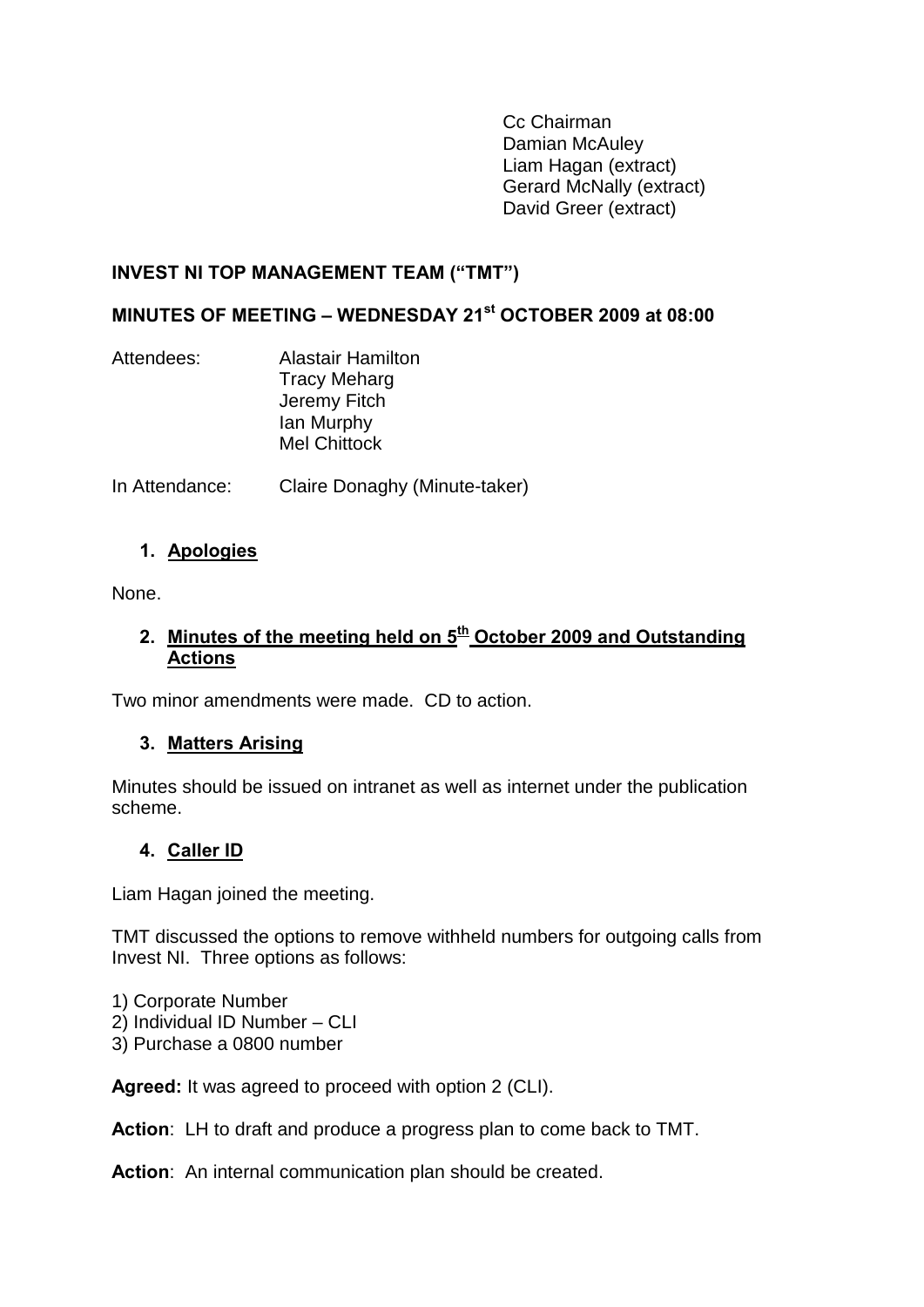Liam Hagan left the meeting.

### **5. Risk Register**

Mel presented the Risk Register and requested that they collectively re-assess the risk register objectives.

Compliance to organisation values should be incorporated into register.

Management tools should be developed further.

**Agreed**: It was agreed that the following amendments should be made to the Risk Register.

- 1) Delete item 5
- 2) Merge 2 & 6
- 3) Downgrade 8
- 4) 3 should move to purple.

**Action**: Risk Register to be reviewed and brought back to TMT.

### **6. IREP Communications Plan**

**Action:** Damian's paper should be circulated to TMT before being brought to the Board on Wednesday 28<sup>th</sup> October 09.

### **7. Response to Economic Downturn**

TMT discussed going forward with additionality.

STAS scheme.

**Agreed:** Consistent message needs to be agreed in going forward with future budgets. This should be communicated to client mangers/executives.

### **8. Capping Overhead Contributions on R & D projects**

Tracy outlined the ERDF fund and the proposed 20% capping.

**Agreed**: All agreed to 20% capping contributions.

### **9. Segmentation of Client Portfolio**

David Greer joined the meeting.

David presented the amended analysis of the segmentation of client portfolio, as requested by TMT. This now represents clients by sector, region and an initial analysis of resource allocation.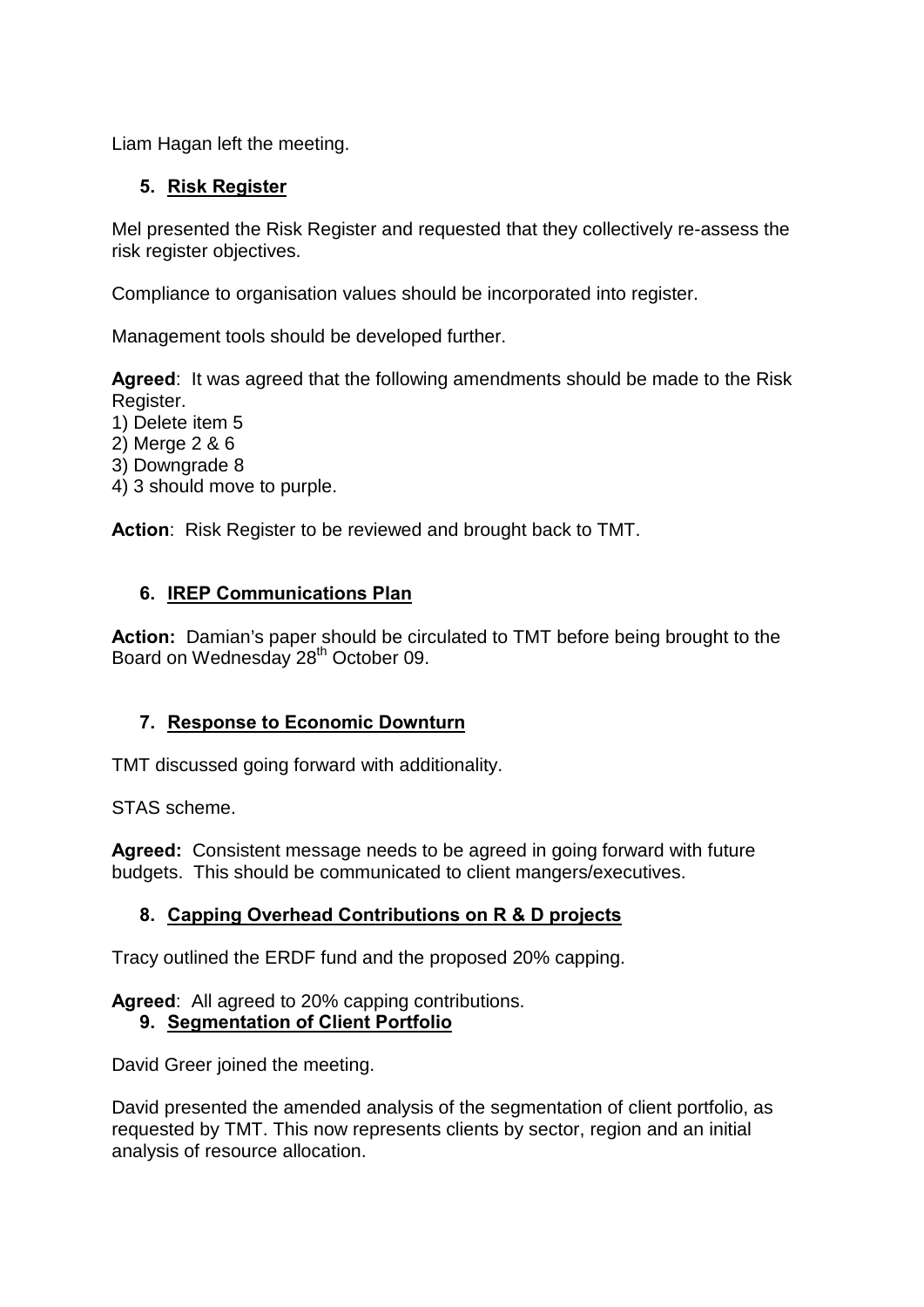**Action:** David to circulate segmentation table, by sector, to TMT.

David Greer left the meeting.

## **10.Review of OPMR and DETI PAS Return**

Damian McAuley and Gerard McNally joined the meeting.

Damian outlined the OPMR targets and progress. TMT made a number of recommendations.

**Agreed:** Tracy to review E2 Graduate placement programme.

**Action:** Pages and individual targets should be numbered for ease of reference.

### **11.AOB**

### **a. CEO Report to the Board**

**Agreed:** Monthly reporting – AH to provide a verbal overview to board of recent activity.

Damian and Gerard left the meeting.

### **b. Swine Flu**

It was agreed that high risk/vulnerable staff need to be monitored.

**Action**: LH to forward Business Continuity Plan to TMT for comments. Plan to return to TMT for review.

**Action:** Swine Flu information should be published on intranet and updated on a weekly basis.

# **Date of Next Meeting: Monday 16th November 2009 in room 3CO2**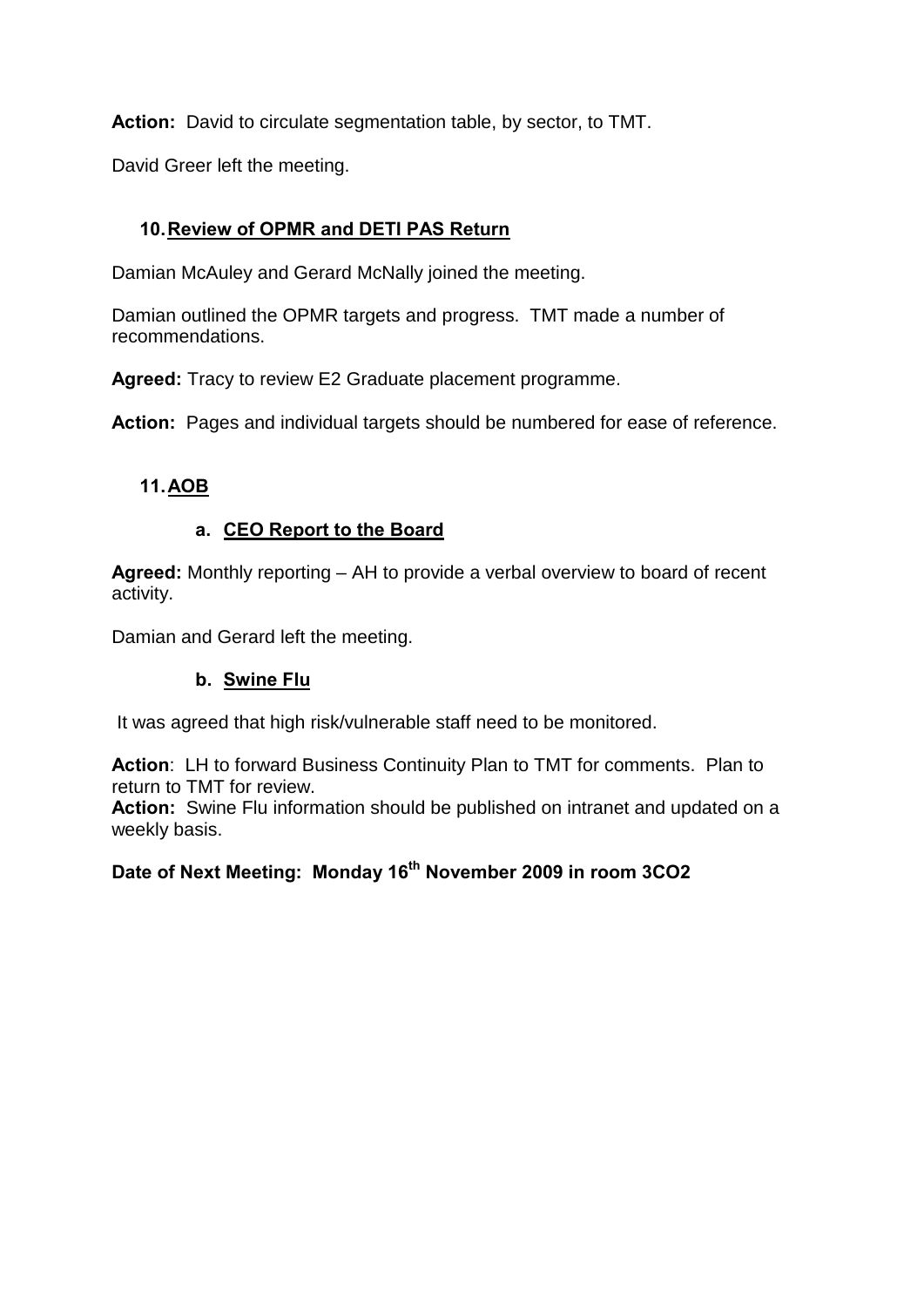Cc Chairman Damian McAuley William McCulla (extract) Gillian McKenna (extract) Helen Kirkpatrick (extract) Alison Gowdy (extract) Steve Chambers (extract)

## <span id="page-36-0"></span>**INVEST NI TOP MANAGEMENT TEAM ("TMT")**

# **MINUTES OF MEETING – MONDAY 16TH NOVEMBER 2009 at 09:00**

Attendees: Alastair Hamilton Tracy Meharg Jeremy Fitch Ian Murphy Mel Chittock

In Attendance: Claire Donaghy (Minute-taker)

### **1. Apologies**

None.

### **2. Minutes of the meeting held on 21ST October 2009 and Outstanding Actions**

One minor amendment was made. CD to action.

**Agreed:** Outstanding Action No. 1 to be revised to reflect PR Issues of Office Space, incorporating Workplace 2010 protocols.

### **3. Matters Arising**

There were no matters arising.

### **4. Role and Policy of the Invest NI and DETI Economists**

There was a general discussion about the roles of the economists both within Invest NI and DETI. The discussion covered the specific areas that each part should be involved in, sign off levels and casework progression.

Reference was made to the possibility of a further development of the RAM to cover newer areas.

**Action:** SMP to provide clarity on policy and revert to TMT. (MC)

### 5. **Corporate Risk Register**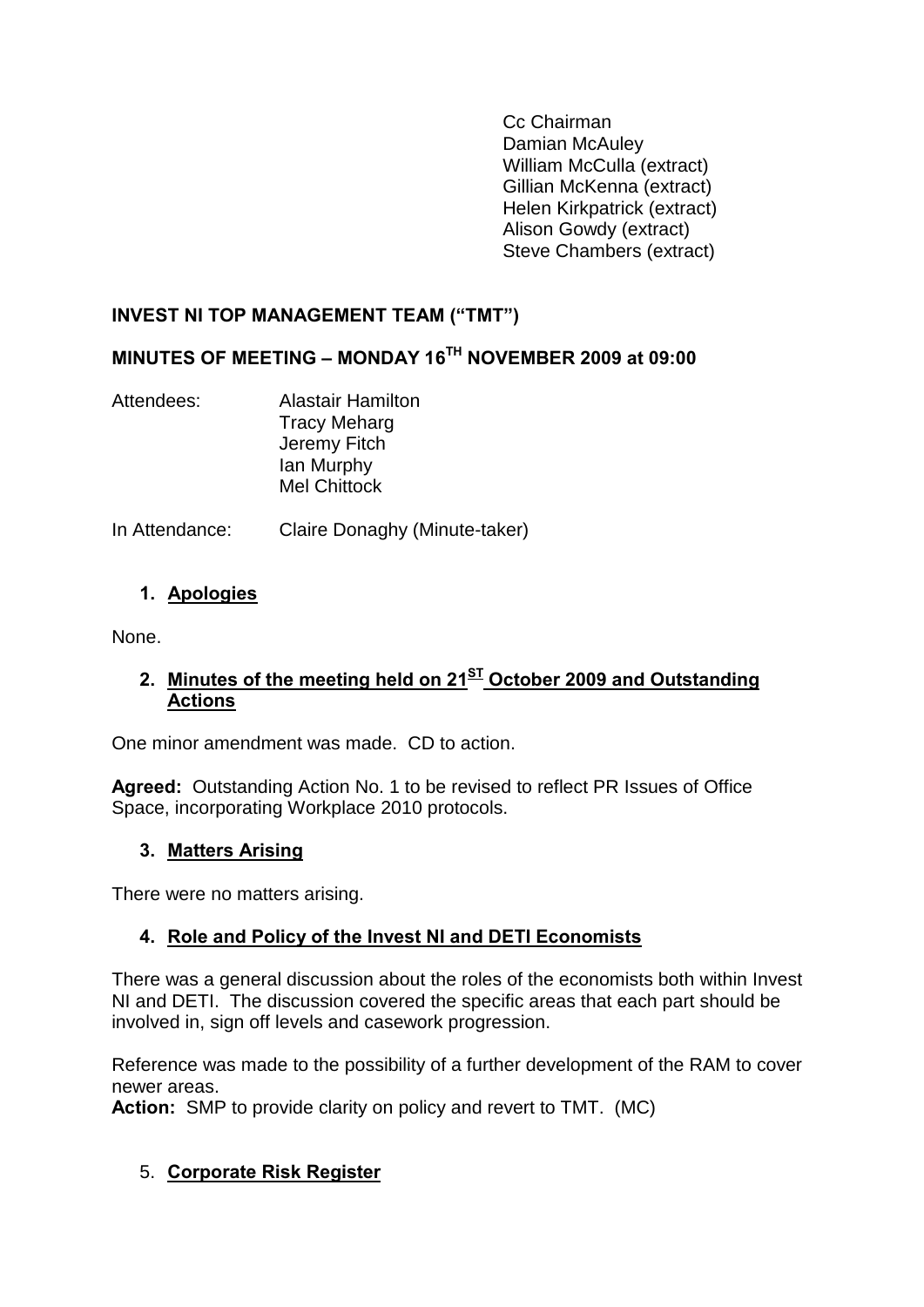TMT was asked to agree the changes suggested at last TMT meeting.

**Action:** Mel to issue note to Internal Audit Services and Board Audit Committee re updates to Risk Register.

**Action:** TMT to meet at a separate session to discuss going forward with Risk Register.

# **6. Evaluation of Crescent Capital Funds 1 & 2**

William McCulla & Helen Kirkpatrick joined the meeting.

William and Helen provided an overview of the evaluation, including its recommendations, and requested that TMT endorse the report before it is presented to the Board for discussion and then to ETI Committee.

Output against objectives was questioned and it was confirmed that the objectives were met.

**Action:** A report containing the assessment of outputs against objectives should be included prior to taking to Board.

**Action:** Clarification is required around the issue of public appointments process in connection to VC funds.

**Action**: William and Helen to draft guidelines for PR messages/handling re Crescent Capital Evaluation.

William and Helen left the meeting.

# **7. Contactability Policy**

Alison Gowdy joined the meeting.

Alison outlined the main issues in the draft contactability policy paper highlighting response times on telephone, email and mobile.

It was agreed that Alison would make a number of amendments to the policy paper and re-submit to TMT. The paper will then be taken to SMT.

Alison left the meeting.

# **8. AOB**

# **a. Public Affairs Paper**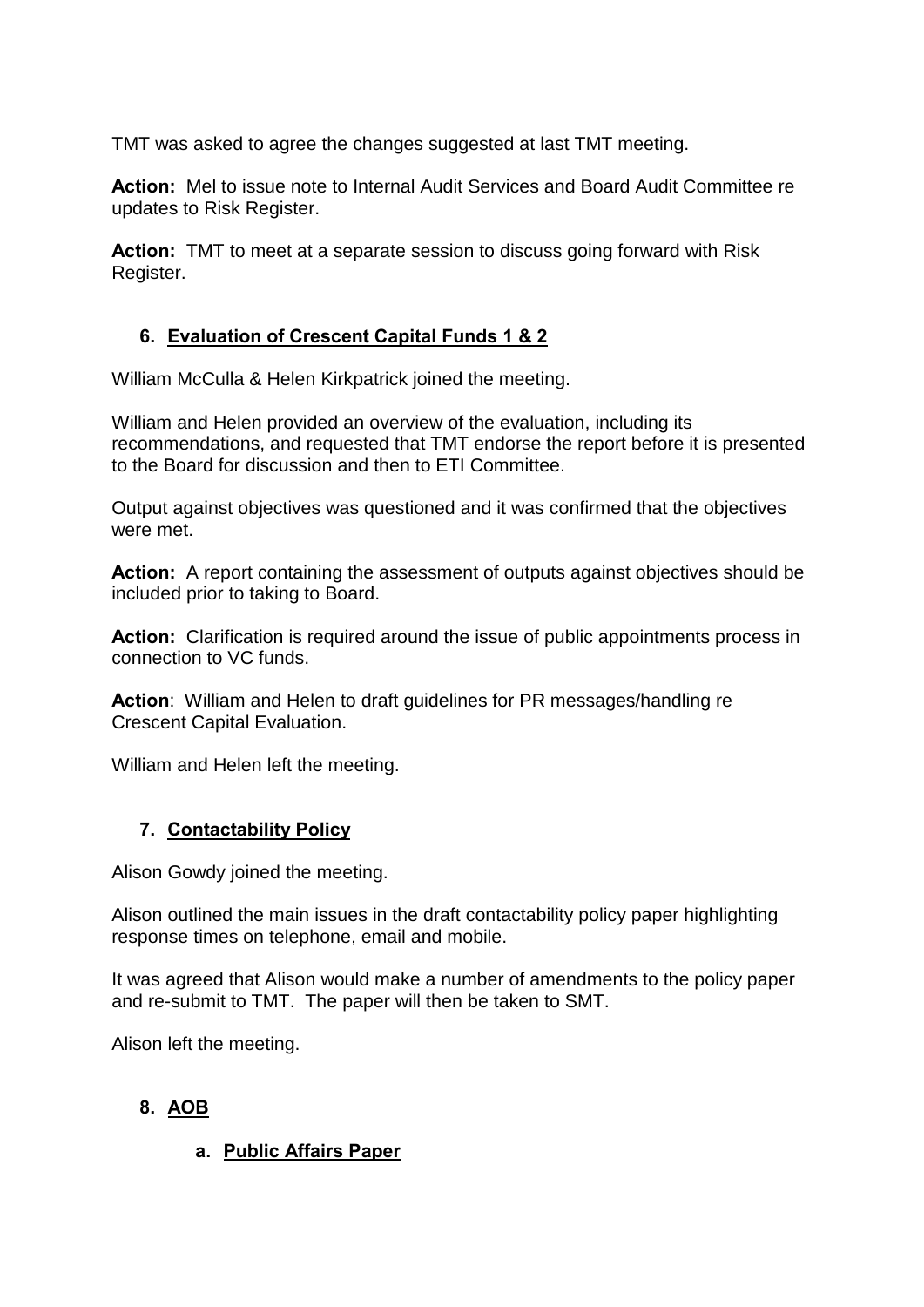TMT were asked their opinions on whether this should be handled internally or externally.

**Agreed:** It was agreed that an internal person needs to take ownership of public affairs and proactively drive it forward.

### **b. Property Buy Back Scheme**

Steve Chambers and William McCulla joined the meeting.

Steve introduced the Property Buy Back Scheme paper to TMT.

**Agreed:** It was agreed that the policy on the buy back of land would be clarified and would include cases in which there was a material threat of closure and subsequent loss of jobs for reasons other than acute financial hardship. Cases would be assessed on an individual basis.

**Action:** William to produce a template for use in future similar cases.

### **c. ASF**

It was noted that a number of ASF projects are in the pipeline. It was agreed that this item would return to TMT at a later date.

**Date of Next Meeting: Monday 21st December 2009 in room 3CO2.**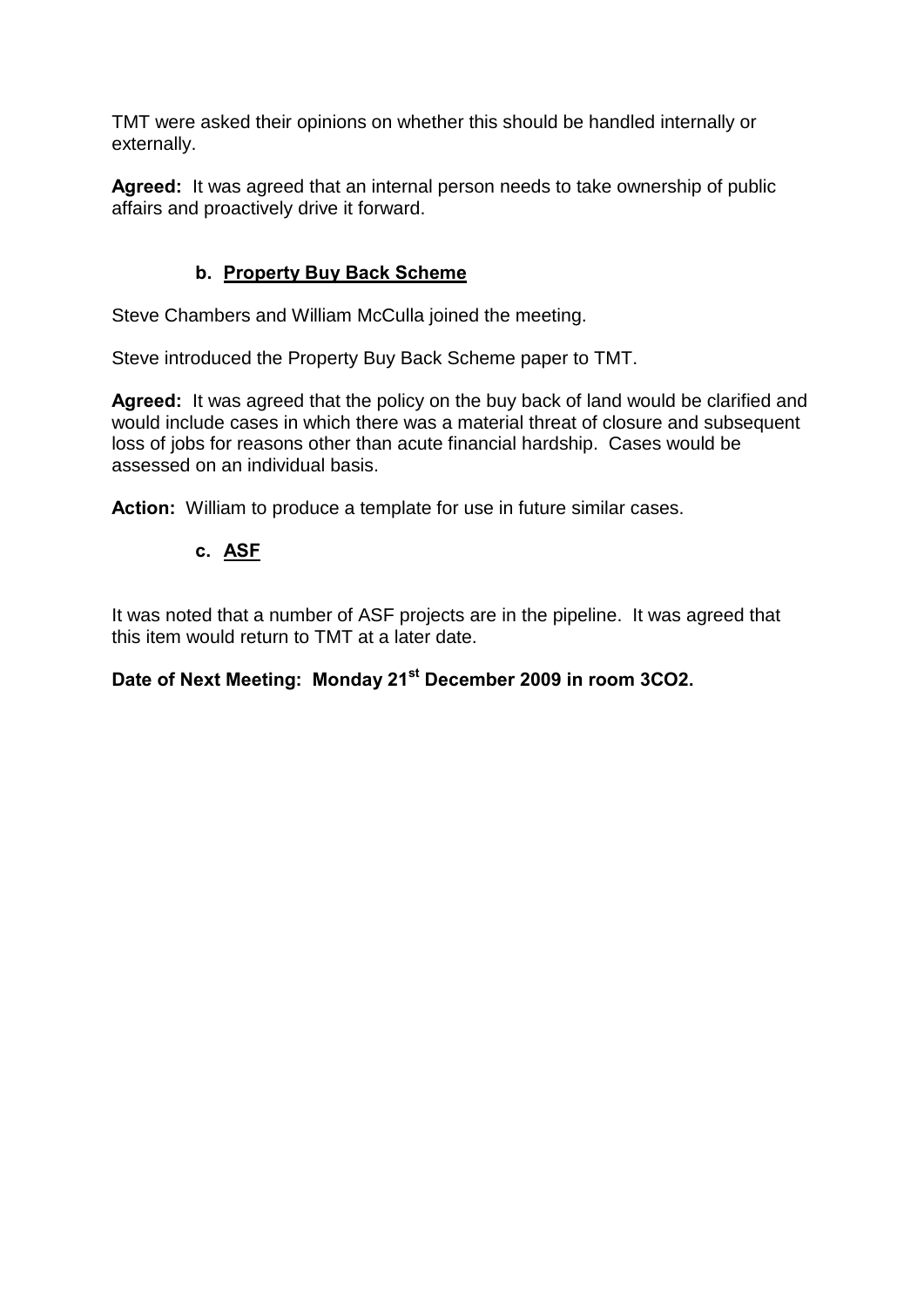Cc Chairman Liam Hagan (extract) Donal Durkan (extract) Stephen Mullen (extract) Richard Molyneaux (extract) Damian McAuley (extract) Nigel Sands (extract)

### <span id="page-39-0"></span>**INVEST NI TOP MANAGEMENT TEAM ("TMT")**

#### **MINUTES OF MEETING – MONDAY 21st DECEMBER 2009 at 09:00**

Attendees: Alastair Hamilton Tracy Meharg Jeremy Fitch Ian Murphy Mel Chittock

In Attendance: Claire Donaghy (Minute-taker)

### **1. Apologies**

None.

### **2. Minutes of the meeting held on 16th November 2009 and Outstanding Actions**

#### **3. Matters Arising**

There were matters arising.

The format of previous minutes was discussed.

### **4. Boston Comms Link**

Liam Hagan joined the meeting. An options paper, outlining some short and long term solutions, was presented and discussed. It was agreed to:

**Action:** Install an additional 5MB/s line to ease congestion and provide resilience – Liam

**Action** – When installation is complete, local staff user feedback to be sought – **Jeremy** 

**Action** – ensure that overseas staff is aware of the support arrangements for reporting ICT systems and the procedures for reporting faults. Mel.

**Action** – Gary should be briefed on these steps and asked to monitor the situation – **Jeremy**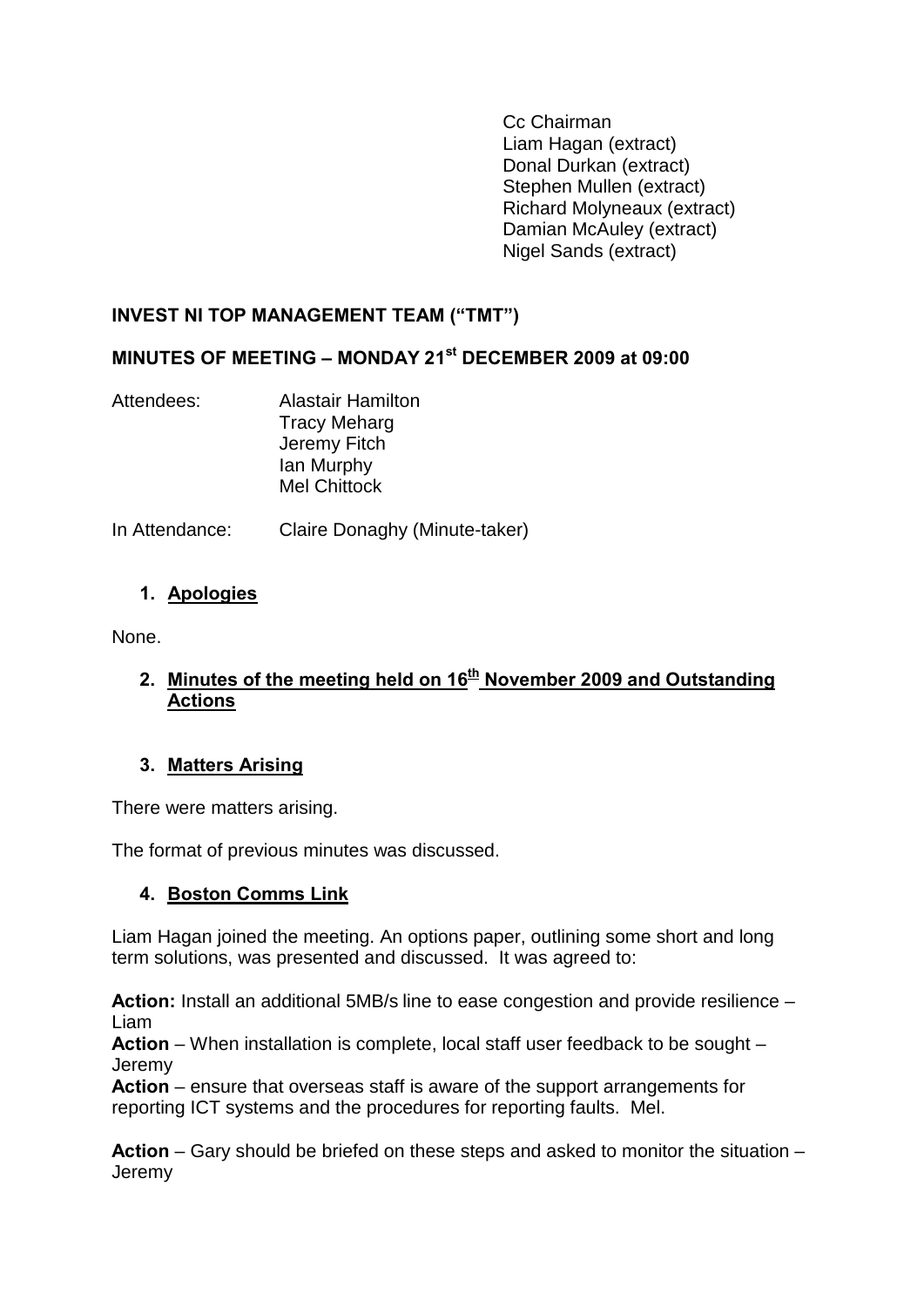Liam left the meeting.

#### 5. **Budgets**

Brian Dologhan joined the meeting.

Brian informed the group that the Executive has agreed their budget position and requested that TMT agree a baseline position in going forward.

Budget allocations for each group was discussed in detail.

**Action:** Clarification of potential budget cuts.

**Action:** Budget allocations need to be measured against outputs on relation to corporate KPI targets. Brian to discuss with SMP.

TMT asked if INI can bid for further budget, on a project by project basis, outside of existing allocations.

**Agreed:** TMT agreed to the proposed baseline allocations.

**Action:** Brian requested that TMT look at including further projects within ERDF to create headroom on base allocations.

**Action:** A corporate communications message needs to be drafted in relation to budgets going forward. Mel.

**Agreed:** It was agreed that a resource would be allocated by Finance/SMP to look at potential sources of additional funding over the coming years. Brian to discuss with Liam.

**Action:** Proceed with Option 1 – a forum to allow TMT to prioritise projects. MD's to come back to TMT with a nominee for each group to take this forward.

Brian left the meeting.

#### **6. NI Screen Evaluation**

Donal Durkan, Stephen Mullen and Richard Molyneaux joined the meeting.

Stephen explained that he would present an evaluation of NI Screen's current strategy with a view to agreed position on future funding.

NI Screen is not an NDPB. Their Chief Executive is, however, a designated accounting officer.

**Agreed:** TMT endorsed the implementation of a report to the Board for agreement of the Economic Appraisal.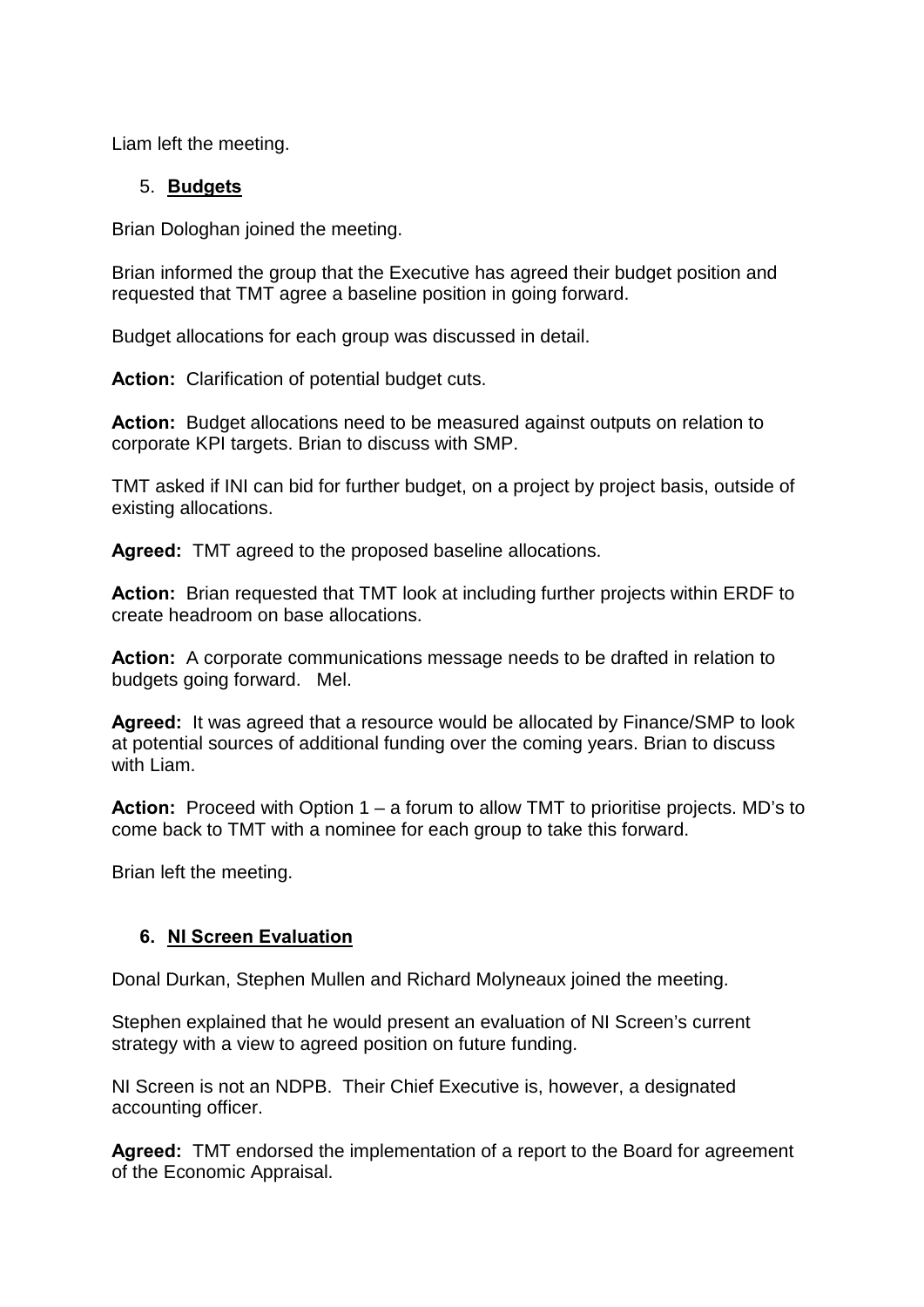Donal, Stephen and Richard left the meeting.

#### **7. Knowledge Management Vision and & Strategy**

Damian McAuley and Nigel Sands joined the meeting.

It was advised that all divisions have provided input to this and that approval from TMT was required in terms of the KM strategy in proceeding with the project. A business case for any expenditure would be presented in due course.

**Agreed:** TMT agreed to endorse the KM Strategy. This should however, be accompanied with clear guidelines in terms of implications to staff.

**Agreed:** There is a wider corporate compliance issue which needs to be addressed prior to the development of a new strategy. Damian/Nigel to consider how this could be done.

CRM Solutions – CCMS is not being used to its full advantage and is not used in the overseas offices. Consideration needs to be given to a single unified CRM system incorporating overseas opportunities.

**Action:** CCMS should capture KPI's and RAM reporting. Damian.

It was advised that the Digital Communications strategy should be incorporated into the KM Strategy.

A linkage issue between KPI information and forecasting was identified.

**Agreed:** TMT agreed to proceed with KM plan.

Nigel left the meeting.

#### **8. SFA for Large companies**

TMT agreed to this proposal.

Damian left the meeting.

#### **9. Business Continuity Plan**

Liam Hagan joined the meeting.

LH advised that the plan covered all the main potential areas of crises.

This plan has been updated to reflect current issues, for example, the swine flu pandemic. This plan was tested during a flood on the premises in early 2009.